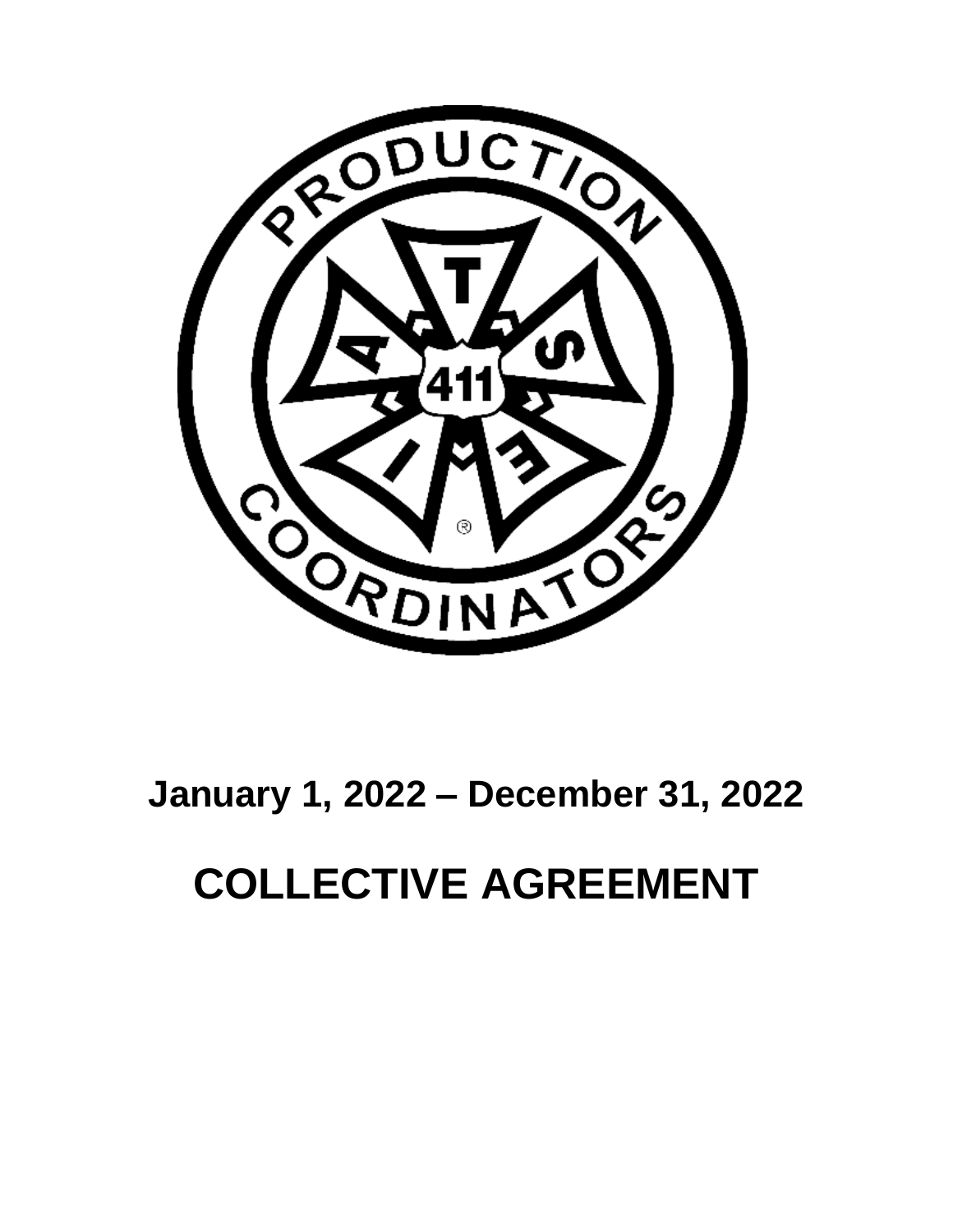I.A.T.S.E. Local 411 Production Coordinators Collective Agreement January 1, 2022 – December 31, 2022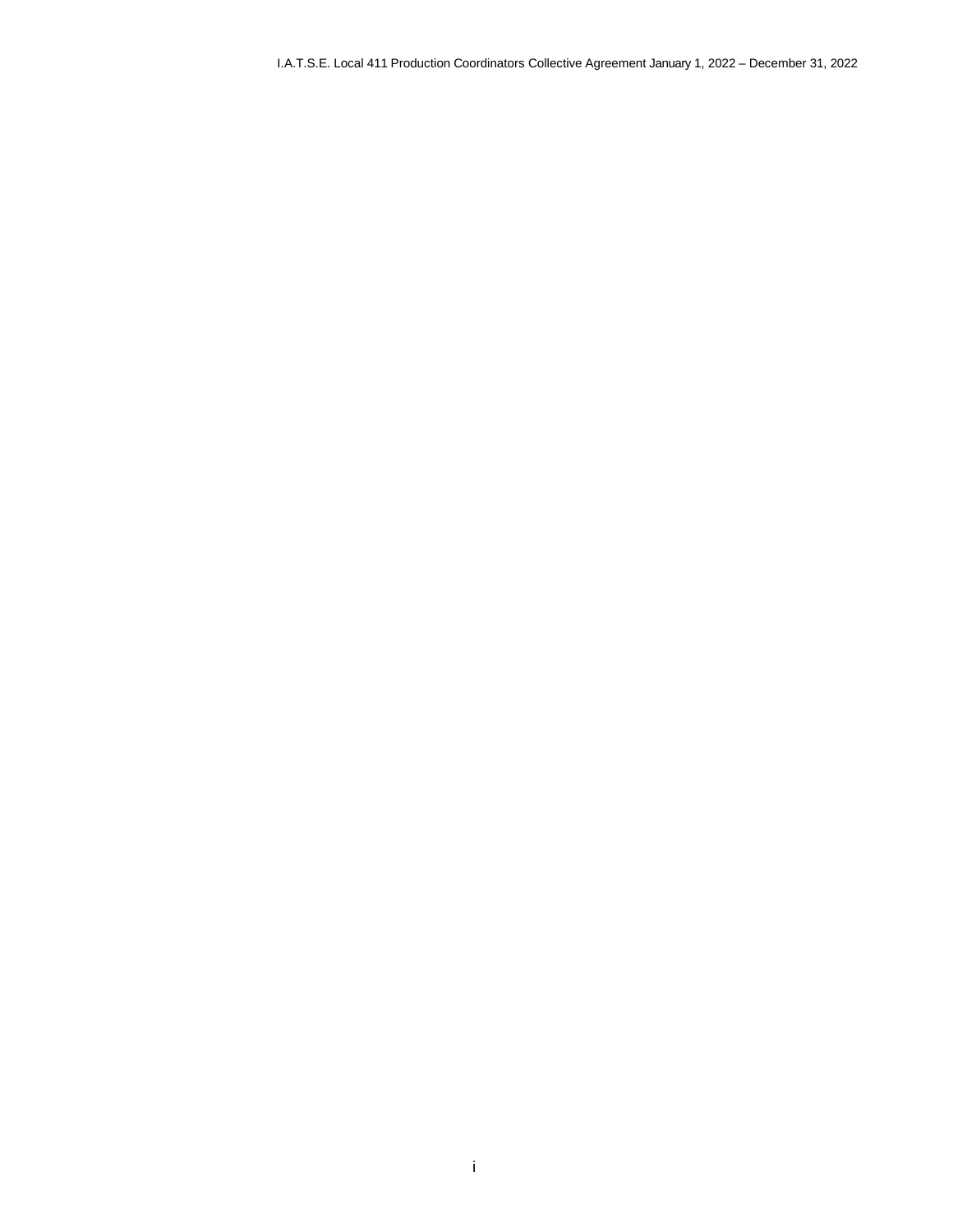

## **COLLECTIVE AGREEMENT**

## **BETWEEN**

**International Alliance of Theatrical Stage Employees, Moving Picture Technicians, Artists and Allied Crafts of the United States, its Territories and Canada Affiliated with the AFL-CIO and CLC**

> **I.A.T.S.E. Local 411 Production Coordinators Hereinafter referred to as "The Union"**

> > **and**

**hereinafter referred to as "The Company"**

**for the Production currently entitled**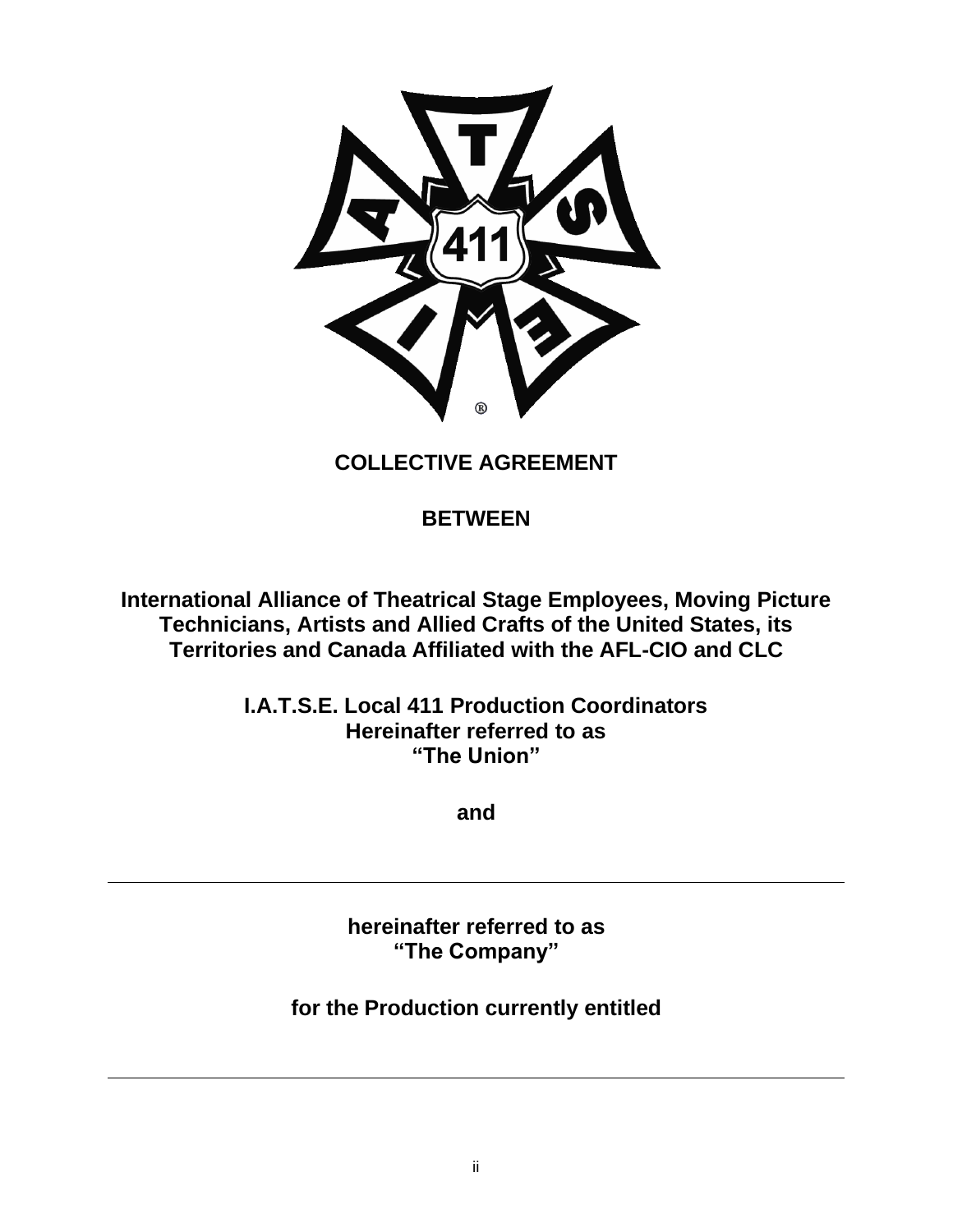# **CONTENTS**

| ARTICLE |  | <b>PAGE</b> |
|---------|--|-------------|
|         |  |             |

| Article One                | Obligations                               | 1              |
|----------------------------|-------------------------------------------|----------------|
| <b>Article Two</b>         | Recognition and Scope of Agreement        | $\overline{2}$ |
| <b>Article Three</b>       | <b>Producer Rights</b>                    | 3              |
| <b>Article Four</b>        | Jurisdiction and Divisions of Work        | 3              |
| <b>Article Five</b>        | <b>Individual Employment Contracts</b>    | 4              |
| <b>Article Six</b>         | <b>Union Personnel</b>                    | 4              |
| <b>Article Seven</b>       | Hours of Work and Work Week               | 5              |
| <b>Article Eight</b>       | Rest Periods and Days Off                 | 6              |
| <b>Article Nine</b>        | <b>Overtime Hours</b>                     | 6              |
| Article Ten                | <b>Location Boundaries</b>                | $\overline{7}$ |
| <b>Article Eleven</b>      | Meals                                     | $\overline{7}$ |
| <b>Article Twelve</b>      | Holidays                                  | 8              |
| Article Thirteen           | <b>Additional Payments and Deductions</b> | 8              |
| Article Fourteen           | Remuneration and Payment of Wages         | 9              |
| Article Fifteen            | Paid Sick Leave                           | 10             |
| <b>Article Sixteen</b>     | <b>Travel and Accommodation</b>           | 11             |
| Article Seventeen          | Insurance                                 | 13             |
| Article Eighteen           | <b>Cancellation of Calls</b>              | 13             |
| Article Nineteen           | Discipline, Layoff and Dismissal          | 13             |
| <b>Article Twenty</b>      | <b>Settlement of Disputes</b>             | 13             |
| Article Twenty-one         | <b>Health and Safety</b>                  | 14             |
| Article Twenty-two         | Employee Indemnification                  | 15             |
| Article Twenty-three       | <b>Working Conditions</b>                 | 16             |
| Article Twenty-four        | <b>Application for Work Permits</b>       | 16             |
| <b>Article Twenty-five</b> | Communications                            | 17             |
| <b>Article Twenty-six</b>  | Intent of Agreement                       | 17             |
| Article Twenty-seven       | <b>Productions Made for New Media</b>     | 17             |
| Article Twenty-eight       | <b>Bereavement Leave</b>                  | 17             |
| Article Twenty-nine        | Non-Discrimination and Anti-Harassment    | 18             |
| <b>Article Thirty</b>      | Leave of Absence                          | 18             |
| Article Thirty-one         | Term                                      | 18             |
| <b>SCHEDULE A:</b>         | <b>JOB DESCRIPTIONS</b>                   | 19             |
| <b>SCHEDULE B:</b>         | MINIMUM WEEKLY CONTRACTED RATES           | 21             |
| <b>SCHEDULE C:</b>         | <b>CERTIFIED BUDGET</b>                   | 23             |
| <b>SCHEDULE D:</b>         | <b>CORPORATE GUARANTEE</b>                | 24             |
| <b>SCHEDULE E:</b>         | <b>BOUNDARY MAP</b>                       | 27             |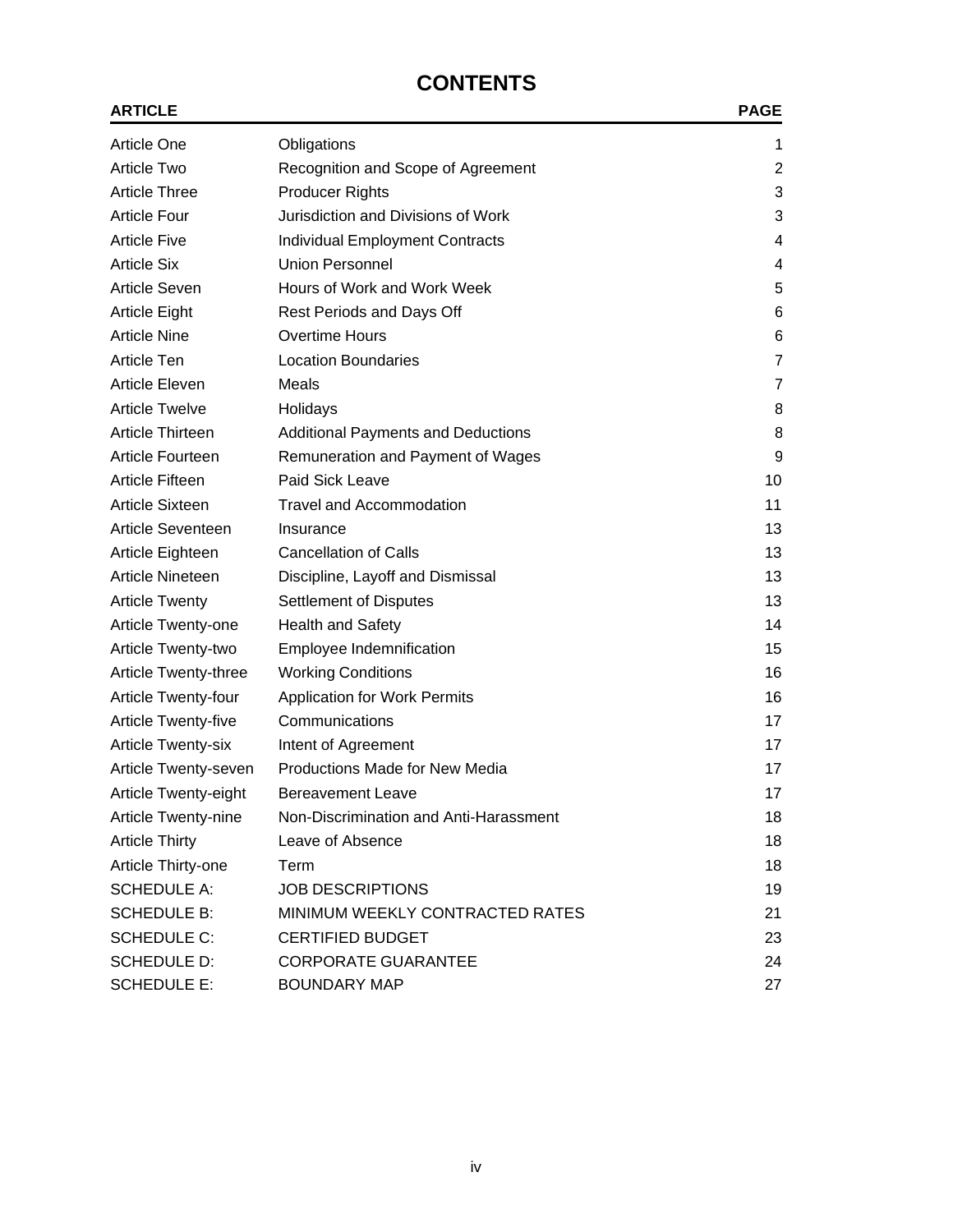## **Article One Obligations**

- a) As the Union is a Local of the International Alliance of Theatrical Stage Employees, Moving Picture Technicians, Artists and Allied Crafts of the United States, its Territories and Canada, nothing in this Agreement shall be construed to interfere with any obligation the Union owes to such International Alliance by reason of prior obligation.
- b) Nothing in this Agreement shall be interpreted or applied so as to reduce the benefits to Employees provided in the Employment Standards Act as it may be amended from time to time.
- c) The Terms of this Agreement shall be interpreted with respect to the following further definitions:
	- 1) "EMPLOYEE" means a person employed by an employer and includes a person engaged as a dependent contractor.
	- 2) "MEMBER" means a person holding membership within the union in any of the classifications as described in Schedule A under this Agreement.
	- 3) "DEPENDENT CONTRACTOR" includes a Corporation (or "Loan Out Company" as that phrase is used and understood in the motion picture industry) controlled by a Member who is an employee of that Corporation and performs work covered by this Agreement.
	- 4) "THE COMPANY" is recognized as "the Employer," exercising the functions of management, supervision, direction and control of all Employees and/or Dependent Contractors including, but not limited to all matters relating to confidential planning, management policy and labour relations.
	- 5) "PRODUCER" means the engager of a member under this agreement.
- d) The parties further recognize the following representations as contained herein:
	- 1) "AUTHORIZED REPRESENTATIVE." The Company recognizes the right of any duly authorized representative of the Union to have access to the place of work of any individual employed by the Company in any categories of the bargaining unit as listed in Schedule A of this Agreement. The Union agrees that such access will not be made to interfere with an Employee's ability to perform their duties.
- e) The Company further recognizes and agrees:
	- 1) That the Production Coordinator is a Department Head and shall receive a screen credit for services rendered (the Employee concerned shall have the right to refuse such Screen Credit if so desired by notifying the Company in writing).
	- 2) The insignia of the International Alliance is copyrighted and is the sole property of the Alliance. The Company hereby agrees to display the insignia as herein authorized, unless the Union advises otherwise, on any and all motion picture films or substitutes thereof such as tapes, wires, etc., recorded by any method and produced under the terms and conditions of the Agreement which carry screen or air credit title or titles. Said insignia is to be clear and distinct and shall appear on a sufficient number of frames. The Company shall provide to the local for approval; a copy of the screen card which displays the Union's insignia in the production credits.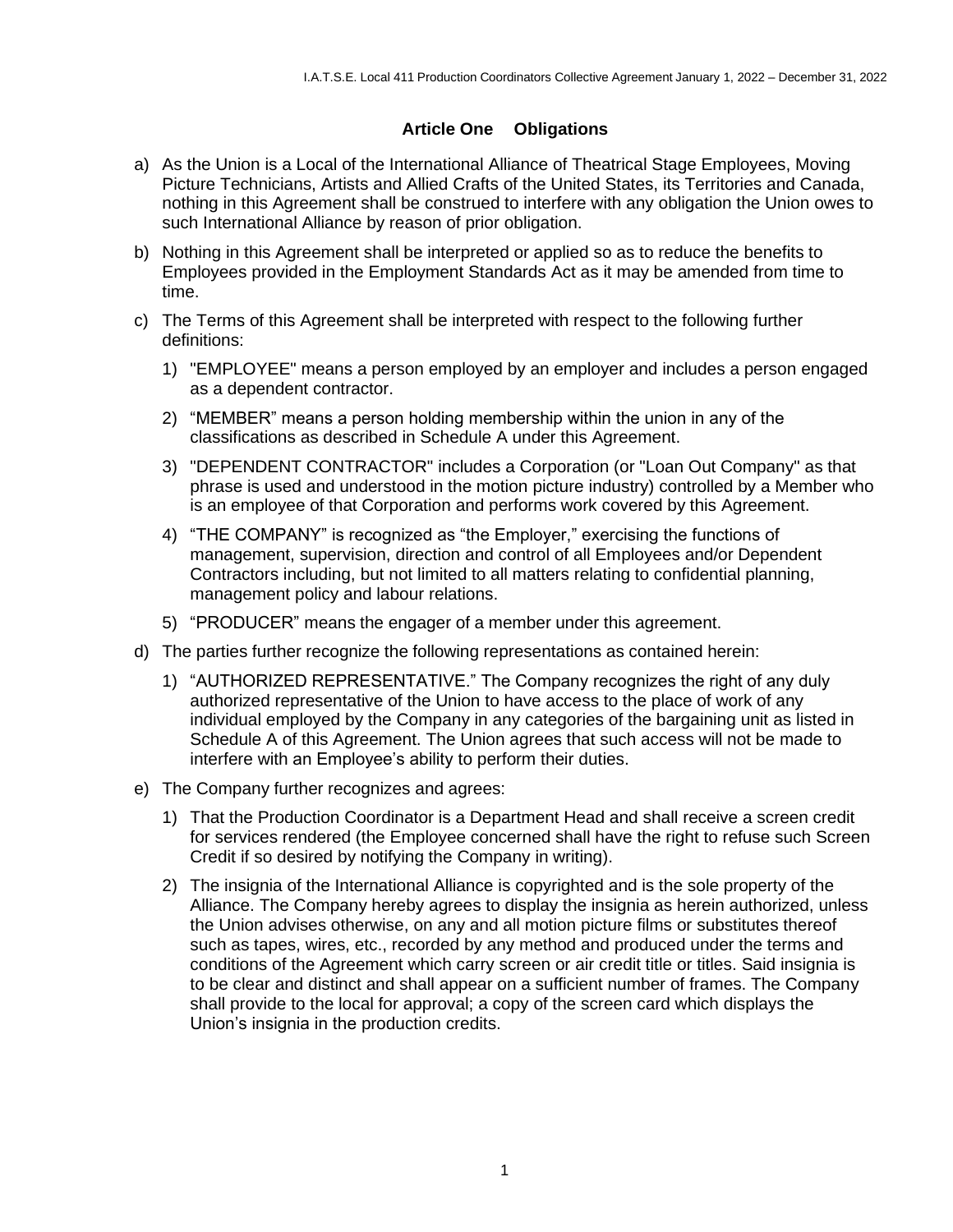## **Article Two Recognition and Scope of Agreement**

- a) The Company recognizes the Union as the sole and exclusive Bargaining Agent for all Production Coordinators, 1<sup>st</sup> Assistant Production Coordinators and 2<sup>nd</sup> Assistant Production Coordinators, Production Assistants (with the exception of Set and Location PA's) and any other classifications that may be contained in Schedule A of this agreement.
- b) The Company recognizes the Union's jurisdiction and job classifications as set out in [Article](#page-6-0) [Four a](#page-6-0)nd Schedule A of this Agreement and agrees not to directly or indirectly change, delete, alter or amend the jobs, transfer job functions from one classification to another, or establish a new job classification without the written consent of the Union.
- c) The Company will not sign any agreement which purports to appoint any other party as the sole and/or exclusive bargaining agent for any or all Employees covered by this Agreement.
- d) All persons who are performing work covered by this Collective Agreement shall be referred to as "Employees" in the text of this agreement.
- e) The Company agrees not to assign work to an Employee, which would have the effect of excluding that Employee from the protection of Union membership.
- f) No Employee shall be transferred to another bargaining unit without their and the Union's consent.
- g) The Union acknowledges the Company's right to make such rules and regulations as may be deemed necessary for the conduct and management of its operations. The Union agrees that its members shall obey all rules and directions of any authorized representative of the Company insofar as they do not conflict with the terms of this Agreement. The Company shall not discipline or discharge any Employee except for just cause.
- h) It shall not be a violation of this Agreement, and it shall not be cause for dismissal or disciplinary action in the event an Employee refuses to enter upon any property involved in a labour dispute, or refuses to go through or work behind a picket line, including a picket line at the Company's place of business and/or shooting location.
- i) The Company will not take any action against the Union or any Employee in the event that such a picket line is deemed illegal, by a Court, Ontario Labour Relations Board or Canada Labour Relations Board and the Union agrees that if such a picket line is deemed illegal the Union will use it's best efforts to encourage Employees to go to work. However, if such efforts are unsuccessful, the Union cannot be held accountable if sued for loss in arbitration, the Ontario Labour Relations Board or the Courts, unless the action was sanctioned or condoned by the Union.
- j) The Company agrees that it will not lock out any Employees during the term of the Agreement. The Union agrees not to initiate any strike, work stoppage or slow down, during the term of this Agreement, except in the case of the Company's failure to sign a Collective Agreement or post a performance bond.
- k) The Company shall maintain the legal status of the Company and shall not permit same to be liquidated, wound down or dissolved until all of the Company's obligations under this Agreement have been fully and finally performed and satisfied.
- l) If there is a change in the Company's name or the title of the production, the Company agrees to notify the Union, in writing, immediately.
- m) Where the Company assigns, transfers, cedes, sells, or otherwise causes a third party to become the producer of the production, the Company and such third party shall be jointly and severally liable for all duties, obligations and payments owing to any Employees and the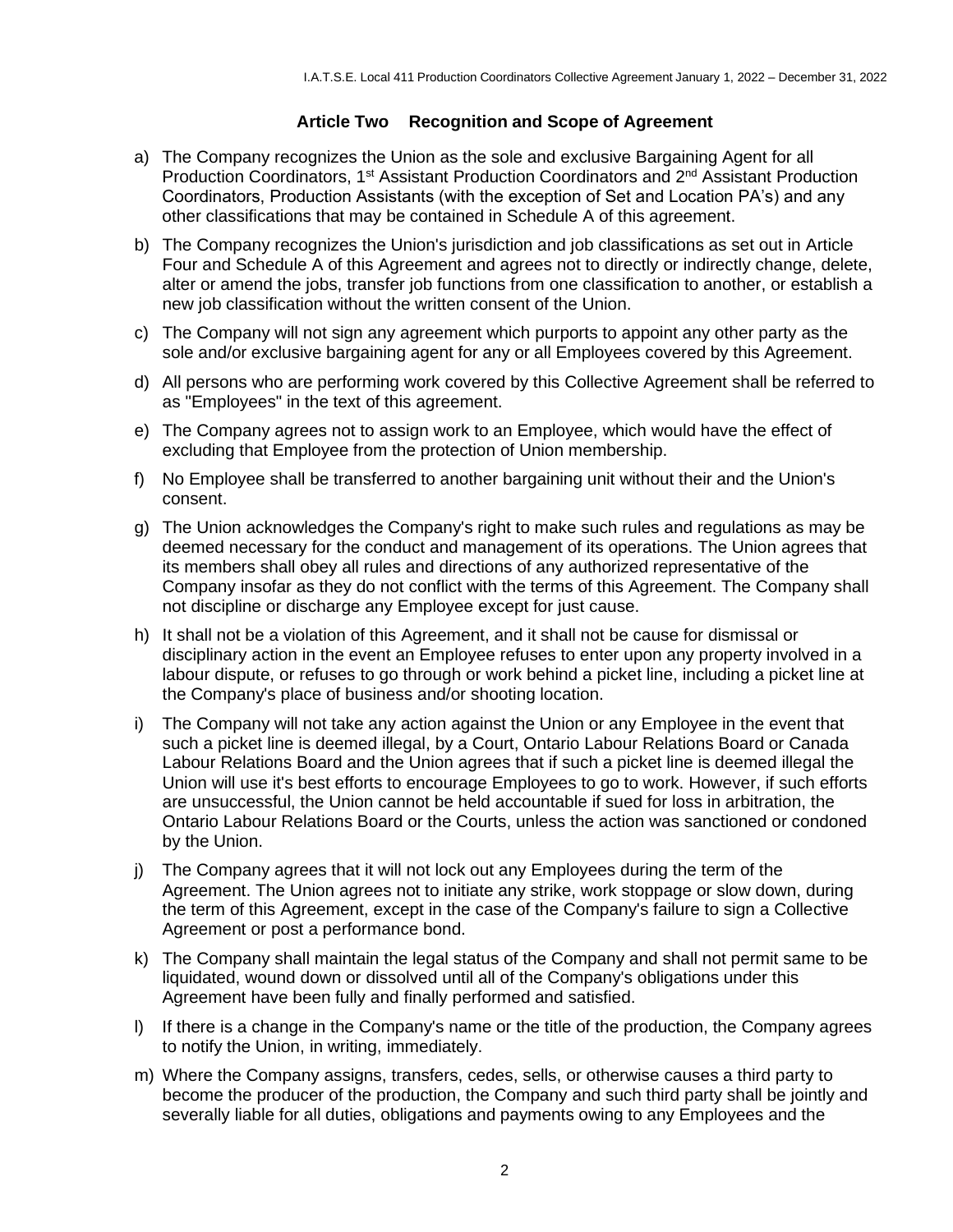Union under this Agreement, unless the Union agrees, in writing, that such third party assumes all of the Company's obligations hereunder.

- n) If at any time prior to the completion of principal photography, the Company intends to sell, assign, transfer or lease the entire operation or any part thereof, it shall give notice of the existence of this Agreement to any prospective purchaser, assignee, transferee or lessee, or that part of the operation which is covered by this Agreement. Such notice shall be given to the prospective purchaser, assignee, transferee or lessee, in writing, with a copy to the Union, not later than seven (7) calendar working days before the effective date of sale, assigning, transfer or lease.
- o) The Company shall permit authorized Union representatives' access to all working areas of the Company's operations, which are within the jurisdiction of the Union. Such access will not delay or disrupt production.

## **Article Three Producer Rights**

- a) The Union acknowledges that it is the exclusive function and right of the Company to:
	- 1) Operate and manage its business in all respects except where any right to do so has been specifically restricted by the terms of this collective agreement;
	- 2) Maintain order, discipline and efficiency of the operation;
	- 3) Make, from time to time, reasonable rules and regulations to be observed by individuals covered by the terms of this collective agreement, provided that such rules and regulations are not inconsistent with this collective agreement;
	- 4) Schedule production, direct the workforce, hire, layoff, and with just cause, discipline or discharge employees subject to the terms and conditions of the grievance and arbitration procedures set out in Article [Twenty.](#page-16-0)

## **Article Four Jurisdiction and Divisions of Work**

- <span id="page-6-0"></span>a) The Company shall not be allowed to sub-contract any Bargaining Unit Work and no person outside the Bargaining Unit shall perform Bargaining Unit Work. It will not be considered a violation of this Agreement for Members of the Union to refuse to work with other persons working within the jurisdiction of the Union who are not Members or authorized individuals.
- b) The job classifications and descriptions contained in Schedule A shall not be changed or deleted, nor shall the jobs, or any duty of the job, be altered without the agreement of the Union.
- c) No work customarily performed by an Employee covered by this Agreement and no work included in the job classifications and descriptions contained in Schedule A of this Agreement and no Bargaining Unit Work, in general, shall be performed by another Employee of the Company or by a person or corporation who is not an Employee of the Company.
- d) The Company shall not enter into any agreements with any other company, person or organization wherein that other company, person or organization will employ persons to perform Bargaining Unit Work, work defined in this Collective Agreement, or work normally performed by Employees covered by this Agreement, unless consent is granted by the Union. Should a breach of this Agreement be held to have occurred, the Union shall be entitled to claim damages in terms of lost wages and other monies due and payable on behalf of displaced members.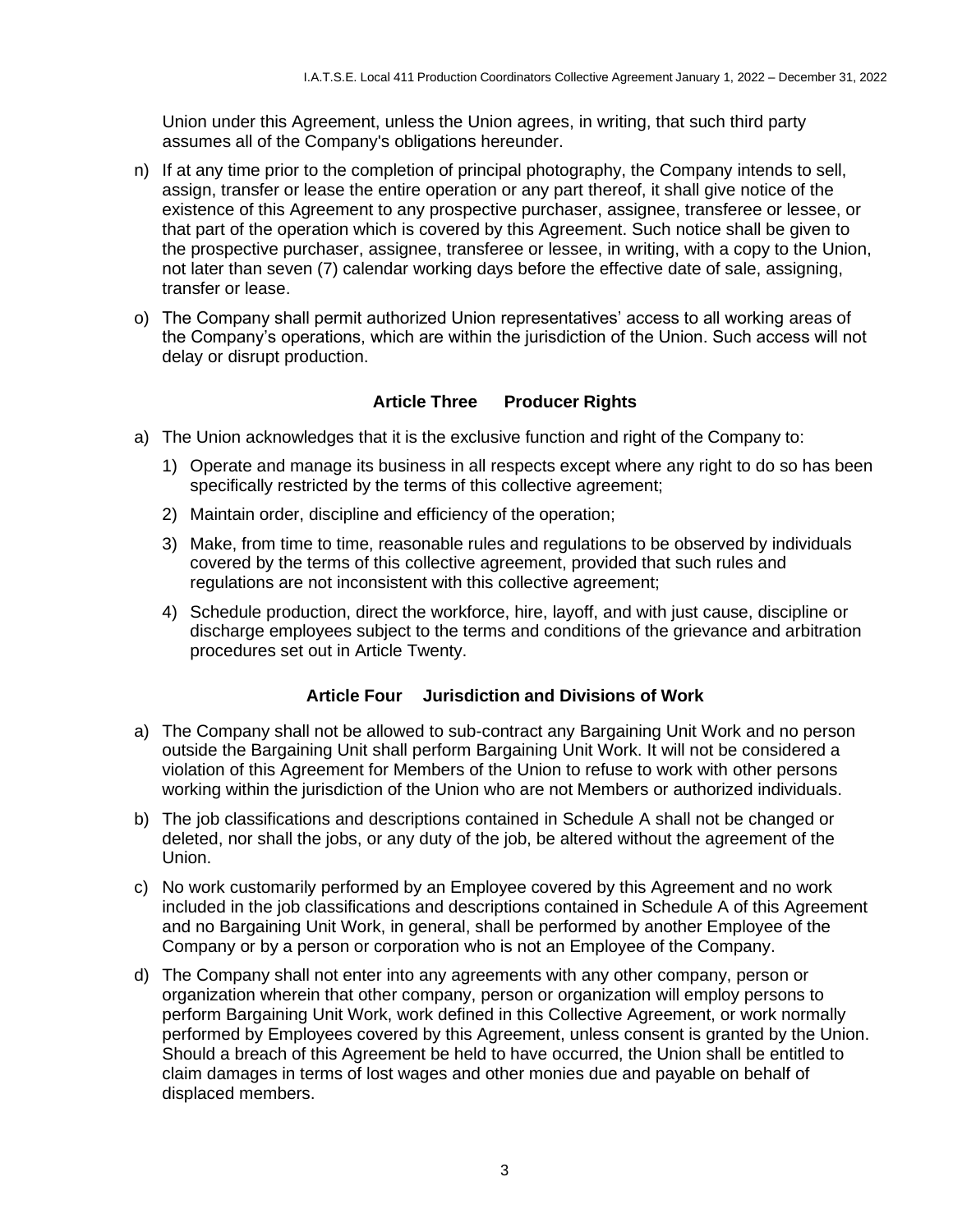## **Article Five Individual Employment Contracts**

- a) Nothing in this Agreement shall prevent any Employee from negotiating and obtaining from the Company, better rates, conditions, and/or terms of employment than those herein provided, which shall form part of and are enforceable pursuant to this collective agreement.
- b) The Company agrees that, during the term of this Collective Agreement, they will not renegotiate any agreement with an Employee without first obtaining the consent of the Union.
- c) Immediately upon completion and execution of any Individual Employment Contracts (Deal Memos), a copy of such shall be forwarded by the Company to the Union.
- d) All or part of an Individual Employment Contract may be declared null and void by the Union at any time during the term of the Collective Agreement if, in the opinion of the Union, all or part of the Individual Employment Contract decreases the benefits under the Collective Agreement.
- e) The granting to any Employee of better rates, conditions and/or terms provided herein, shall not be construed in any manner as a precedent for granting similar rates, conditions and/or terms to other individuals.

## **Article Six Union Personnel**

- <span id="page-7-1"></span><span id="page-7-0"></span>a) The Company agrees to employ as a Head of Department, a Production Coordinator. When additional personnel are required, the position of 1<sup>st</sup> Assistant Production Coordinator shall be filled prior to hiring any additional personnel. Consecutive hiring shall be followed for all units, for example, Main Unit, 2<sub>nd</sub> Unit, or VFX unit, as follows: Production Coordinator, 1<sup>st</sup> Assistant Production Coordinator, and then 2<sup>nd</sup> Assistant Production Coordinator. Consecutive layoff also shall be followed for all units:  $2^{nd}$  Assistant production Coordinator,  $1^{st}$  Assistant Production Coordinator, and then Production Coordinator. The Company, in consultation with the Production Coordinator, will determine the necessity of hiring additional department personnel, such as a Travel Coordinator or 2<sup>nd</sup> Unit Coordinator as dictated by the work level of the production. Such determination shall be based on the production schedule, travel requirements, crew size, number of units, distant filming locations from the production office, and any other factors deemed necessary by the Producer. (If the company does not employ a Travel Coordinator, the duties detailed in the Travel Coordinator job description in Schedule A of this agreement shall fall upon the Production Coordinator).
- b) Production Assistants will be hired with the consultation of the Production Coordinator and the scheduling of Production Assistants will be determined by the Production Coordinator. At no time can a Production Assistant be hired in place of a 1<sup>st</sup> Assistant Production Coordinator or 2<sup>nd</sup> Assistant Production Coordinator.
- <span id="page-7-2"></span>c) The Company agrees to employ only Production Coordinator caucus members in good standing with the Union, and for the purposes of this Agreement, written permission from the Union for the employment of an individual who is not a Production Coordinator caucus member of the Union shall also constitute good standing with the Union. Failure to show good standing with the Union shall be sufficient reason and just cause for dismissal.
- d) It shall not be a breach of this Agreement for any Employee to refuse to work with a non-union person or person not hired in accordance with [Article Six,](#page-7-0) [a\)](#page-7-1) and [c\).](#page-7-2)
- e) If, at the direction of the Company, an Employee works for six (6) hours or more in a classification higher than the classification under which the Employee is called for work, the higher rate shall prevail for the period. When an Assistant Production Coordinator works an entire shift in the absence of the Production Coordinator, (including, but not limited to; during a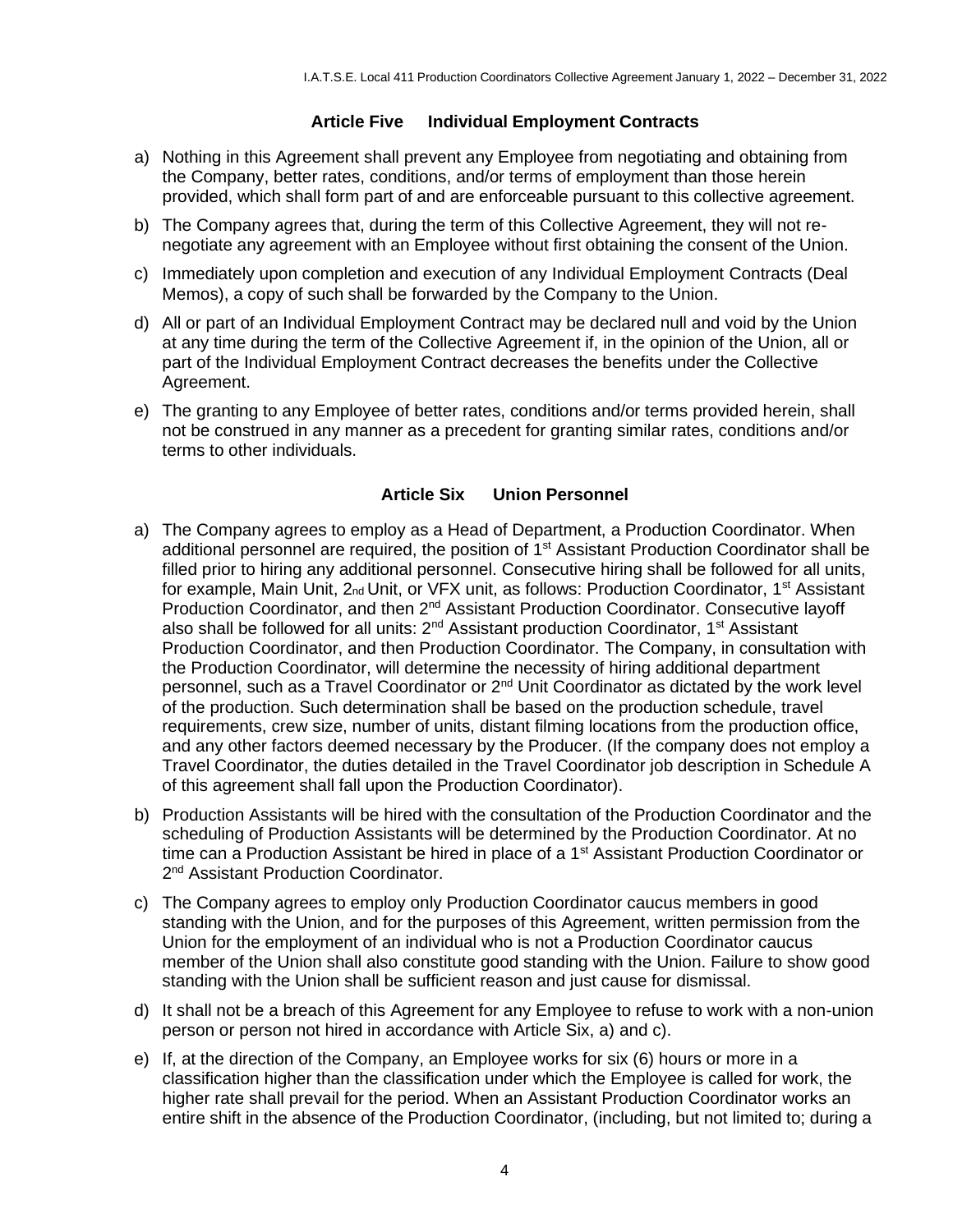shifted work week, or due to illness), the Assistant Production Coordinator shall automatically be upgraded to the Production Coordinator rate for the entire shift.

<span id="page-8-0"></span>f) Only under extenuating circumstances may a 2<sup>nd</sup> Assistant Production Coordinator work without the supervision of either a Production Coordinator or a 1<sup>st</sup> Assistant Production Coordinator.

## **Article Seven Hours of Work and Work Week**

- a) The normal week shall consist of seven (7) days, the first five (5) consecutive days being workdays, the sixth (6th) and seventh (7th) days normally being days off.
- b) The normal working day shall be up to twelve (12) consecutive hours of work, inclusive of meals.
- c) An Employee that who works the first five (5) days of the work week and then is required to work on the sixth (6th) day of the same work week shall be paid at a premium which shall be one and one-half (1½) times one-fifth (1/5th) of their weekly contracted rate.
- d) An Employee who works the first six (6) days of the work week and then is required to work on the seventh (7th) day of the same work week shall be paid at a premium which shall be two (2) times one-fifth (1/5th) of their weekly contracted rate.
- e) It is understood that only in the event an Employee actually works five (5) days of the seven (7) days within a workweek will they be entitled to either sixth (6th) day worked or seventh (7th) day worked premium rates. No Employee will work a sixth (6th) or seventh (7th) day without prior approval of the Production Manager.
- f) Once every four (4) shooting weeks, or more frequently where agreed by The Union and Company, the Company may shift an Employee's work week, without incurring extra costs, by doing either of the following:
	- 1) Shift the work week forward by one (1) or two (2) days by adding one (1) or two (2) days off consecutive with the seventh (7th) day off of the regular work week provided that each additional day off shall include an additional twenty-four (24) hour rest period. If work is performed on any of the additional days off, the rate of pay shall be that of a seventh (7th) day of work.
	- 2) Shift the work week back by one (1) day, by changing the seventh (7th) day of the regular work week to the first (1) day of the shifted work week, provided that the sixth (6th) day of the regular work week is a day off and provided that a thirty-four (34) hour rest period applies. If work is performed on the day off, the rate of pay shall be that of a seventh (7th) day of work.
	- 3) Employees shall be given seven (7) calendar days' notice of the shift. In no event may the Company shift the work week to avoid paying for an unworked holiday.
	- 4) The work week during pre-production may be different than the work week of production. The change in work week from pre-production to production shall not be considered a shift. However, it is agreed and understood that there shall be a minimum of one (1) day off between pre-production and production. The rest period for this day off shall be thirtyfour (34) consecutive hours free from work. If work is performed on that day, the rate of pay shall be that of a seventh (7th) day of work.
- g) The Producer shall be entitled to impose a hiatus period, provided that both the Employee and the Union have received written notice not less than fourteen (14) calendar days prior to the commencement of such a hiatus period. Failure by the Company to give such notice of layoff shall entitle the Employee to one (1) additional week's salary in lieu thereof, as per Article 19.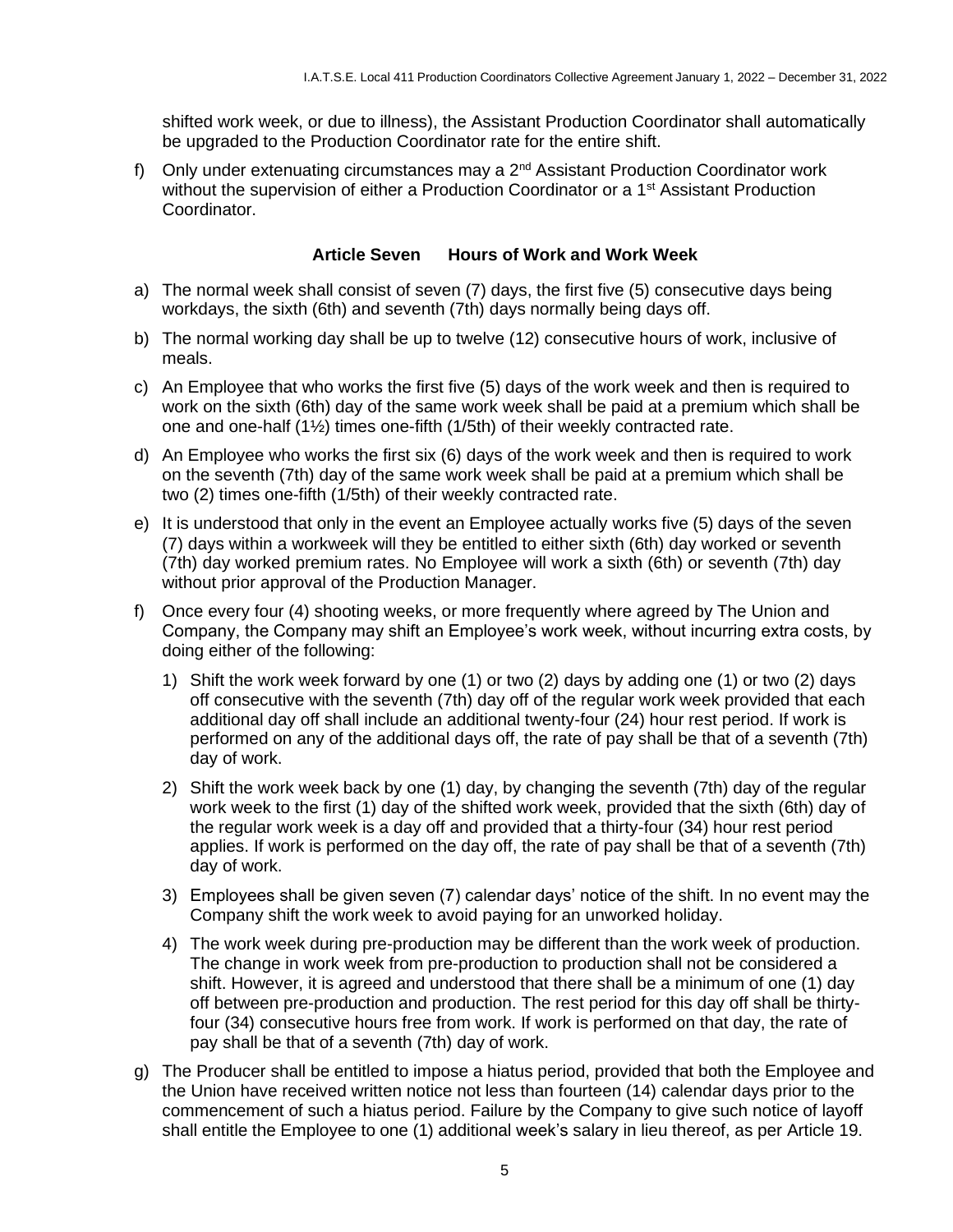- h) Hiatus means a planned, unpaid stoppage of work for a period of three (3) or more workdays.
- i) A hiatus of less than one (1) week will not be imposed for the purpose of avoiding payment for holidays.
- j) The three (3) statutory holidays at Christmas are not worked/not paid except where the Christmas break is ten (10) or fewer consecutive calendar days.
- k) Work may be performed during a hiatus period that occurs over the Christmas holidays without incurring holiday pay provided the Employee hired to perform such work is given a minimum of ten (10) consecutive days off over the holiday period which includes Christmas Day, Boxing Day and New Years Day. If this condition is not met, payment for all three holidays, Christmas Day, Boxing Day and New Year's Day, will apply.
- l) An Employee that is required to work during a hiatus period, with less than fourteen (14) calendar days written notice of such requirement, will be paid at a minimum of one and onehalf (1½) times one-fifth (1/5th) of their weekly contracted rate for each day worked. Overtime pay for work performed after twelve (12) hours on days worked during a hiatus period shall be paid at three (3) times one-sixtieth (1/60th) of the weekly contracted rate. A copy of this notice will also be provided to the Union at the same time it is issued to the Employee.
- <span id="page-9-0"></span>m) It shall not be a violation of this Agreement, and it shall not be a cause for dismissal or disciplinary action in the event an Employee refuses, does not wish, or is unable to work, for any reason, during an established hiatus period.

## **Article Eight Rest Periods and Days Off**

- a) The minimum amount of time off between each workday shall be ten (10) consecutive hours free from work.
- b) The minimum amount of time off on a five (5) day work week shall be fifty-four (54) consecutive hours free from work each week.
- c) The minimum amount of time off on a six (6) day work week shall be thirty-four (34) consecutive hours free from work each week.
- d) In the event of a Statutory or Proclaimed Holiday, the minimum amount of time off shall include an additional twenty-four (24) hour period.
- e) All hours of an Employee's rest period which are infringed upon shall be paid at two (2) times one-sixtieth (1/60th) of the weekly contracted rate. Such payment shall be in addition to the weekly contracted rate and be calculated in six- (6) minute increments.

## **Article Nine Overtime Hours**

- <span id="page-9-1"></span>a) Work performed in excess of the normal workday shall be paid as overtime. Such payment shall be in addition to the daily contracted rate and is calculated in six- (6) minute increments
- b) Overtime pay for work performed after twelve (12) hours on days one (1) through five (5) shall be paid at two (2) times one-sixtieth (1/60th) of the weekly contracted rate. Such payment shall be in addition to the weekly contracted rate and is calculated in six- (6) minute increments.
- c) In order to discourage excessively long workdays, overtime pay for work performed after fourteen (14) hours on days one (1) through five (5) shall be paid at three (3) times onesixtieth (1/60<sup>th</sup>) of the weekly contracted rate. Such payment shall be in addition to the weekly contracted rate and is calculated in six- (6) minute increments.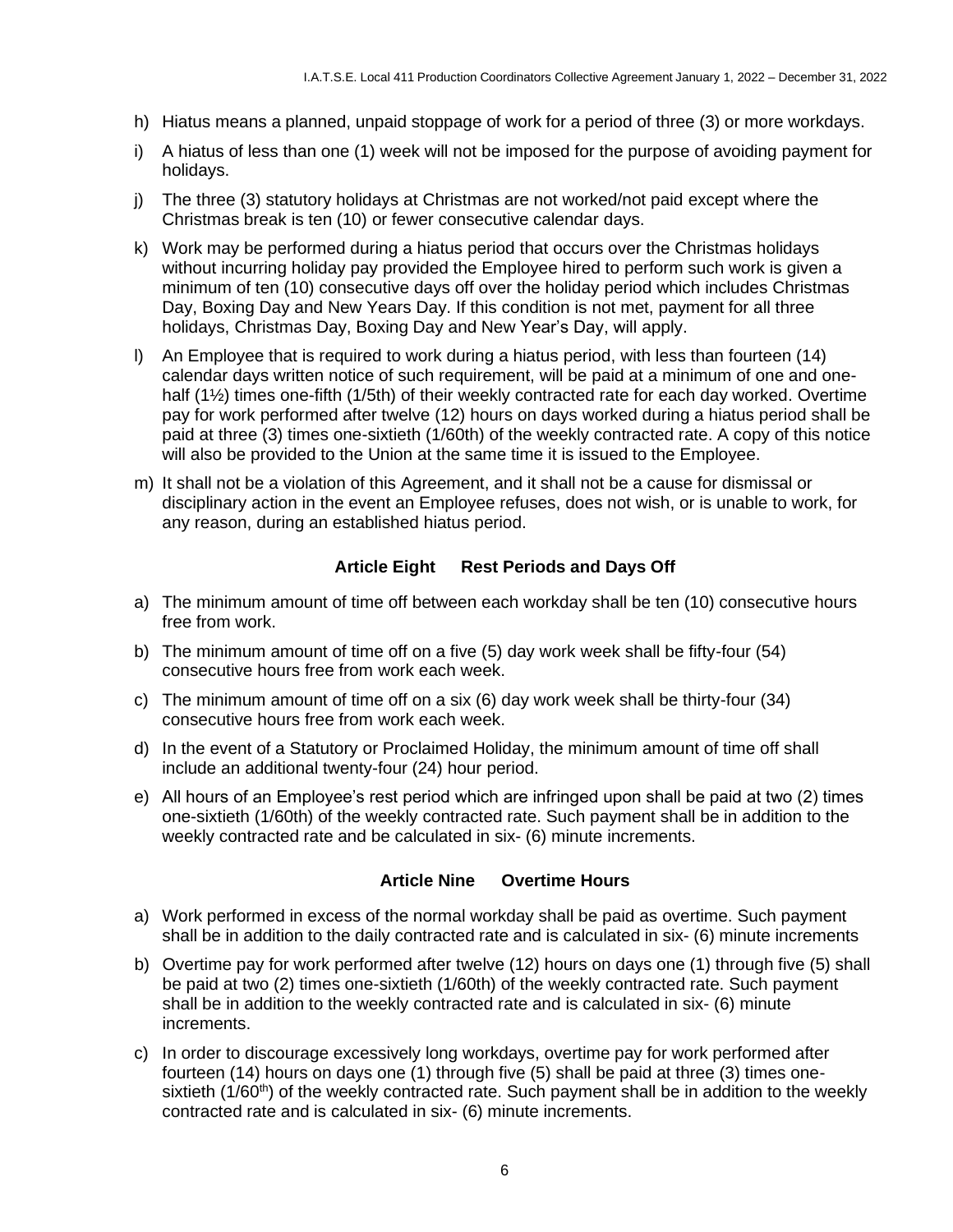- d) Overtime pay for work performed after twelve (12) hours on days six (6) and seven (7) shall be paid at three (3) times one-sixtieth (1/60th) of the weekly contracted rate. Such payment shall be in addition to the weekly contracted rate and is calculated in six- (6) minute increments.
- e) At no time shall the aggregate applicable overtime penalty exceed three (3) times the straight time basic contracted hourly rate.

## **Article Ten Location Boundaries**

- a) a) The Studio Zone shall be defined as the area within the boundaries of Winston Churchill Boulevard (Brampton Regional Road 19) to Bovaird Drive / Castlemore Road (Brampton Regional Road 107 / 10) to Highway 50 (Brampton Regional Road 50) to Major Mackenzie (York Region Regional Road 25) to Highway 30 (York Regional Road 30 / York-Durham Line) to Concession Road 7 to Lake Ridge Road (Durham Regional Road 23) to Lake Ontario and shall represent the area in which "in town" conditions will apply. See schedule E (page 25).
- b) Work performed at the Toronto International Studios (Kleinberg) shall be considered as being within the boundaries of the Studio Zone.
- c) Travel outside the zone will be as negotiated on a production-by-production basis.
- d) If an Employee is required to move from one place of work to another, the Company shall provide transportation. If the Employee agrees to use their own vehicle for this purpose, they shall receive reimbursement in accordance with Article [Sixteen,](#page-13-0) [g\).](#page-15-0)
- e) Employees required to perform work at a location outside of the studio zone shall have their work time begin and end at the boundary of the studio zone. Transportation to and from such locations shall be provided by the Company and shall originate at the production office. If the Employee agrees to use their own vehicle for this purpose, they shall receive reimbursement in accordance with [Article Sixteen,](#page-13-0) [g\).](#page-15-0)
- f) The Union may set a zone outside the Greater Toronto Area based on a thirty-five-kilometer (35 km) radius from the production office address, as determined on a production-byproduction basis.

## **Article Eleven Meals**

- a) No Employee shall work longer than six (6) consecutive hours without the Company providing a hot meal. If a meal is not provided, then the Company shall compensate the Employee in the amount of seventeen dollars (\$17.00) when the first meal period is due and thirty-three dollars (\$33.00) when the second meal period is due. This standard shall apply throughout prep, shoot and wrap periods.
- b) Meals provided shall include a reasonable selection. It is agreed and understood that snacks, i.e., hot dogs, hamburgers, pizza etc., do not constitute a proper meal.
- c) If an Employee is unable to safely consume the provided meal due to a medical condition or allergy (verified by a signed doctor's note stating as such), and the Employee informs the Company at least 24 hours prior to the meal at issue of the medical condition or allergy (or, in the case of a daily hired Employee, the Employee informs the Company immediately upon reporting to work), then the Company shall compensate the Employee in the amount of seventeen dollars (\$17.00) per meal period or the Company may provide an alternative meal that the Employee can safely consume in lieu of the Company paying the seventeen dollars (\$17.00) meal penalty, per meal period. No Employee shall consume any of the provided meal on any days on which they are compensated.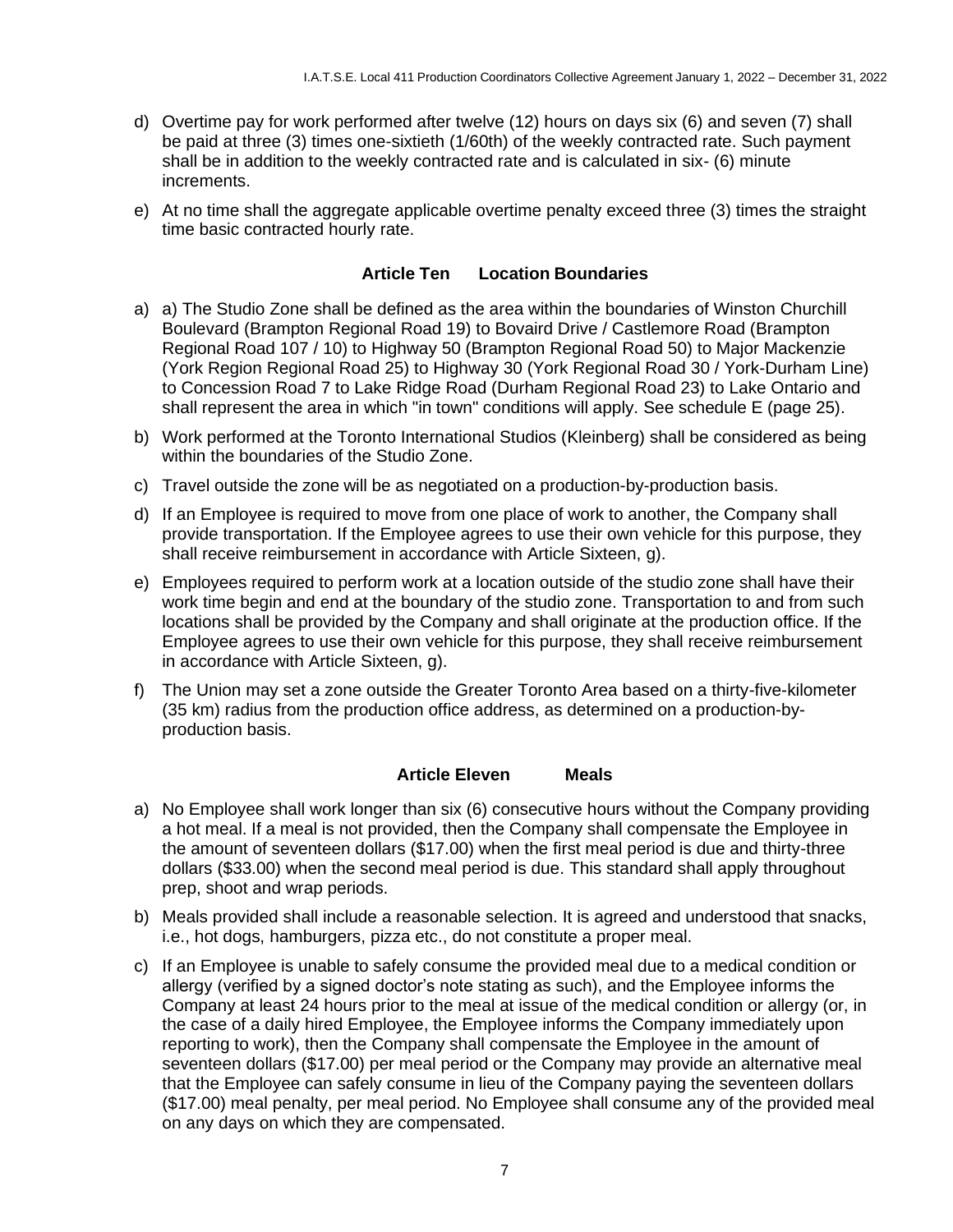## **Article Twelve Holidays**

<span id="page-11-0"></span>a) The following days, as well as any other Federal or Provincial holidays so declared, are recognized as paid Statutory or Proclaimed Holiday days off and as such there shall be no deduction from the weekly contracted rate:

| Canada Day              |
|-------------------------|
| Civic Holiday           |
| Labour Day              |
| <b>Thanksgiving Day</b> |
|                         |

Christmas Day Boxing Day

Any other day declared a statutory holiday by the Ontario provincial government will be recognized as a Statutory Holiday under this Agreement.

- b) In the event that any of the above paid Holidays fall on a scheduled day off, the next workday immediately following shall be deemed the day celebrated. This shall not apply to a Statutory Holiday that occurs within a hiatus period.
- c) If an Employee is required to work on a Statutory or Proclaimed Holiday (including travel) the employer shall comply with its obligations as it relates to holiday pay in the Ontario Employment Standards Act.
- d) When a Statutory or Proclaimed Holiday falls on an Employee's normal day off, generally free from work, the next regular workday shall be deemed to be the Holiday and subject to payment for work as stated in above.
- e) It shall not be a violation of this agreement, and it shall not be a cause for dismissal or disciplinary action in the event an Employee refuses, does not wish, or is unable to work, for any reason, on a statutory holiday.
- f) The Company shall have the discretion to schedule a statutory or proclaimed holiday so that it is taken immediately before or immediately following other rest days, provided due notice of a minimum of two (2) weeks, is given to the Union and its members.

## **Article Thirteen Additional Payments and Deductions**

- <span id="page-11-1"></span>a) In addition to the remuneration payable under [Article Seven,](#page-8-0) [Article Eight,](#page-9-0) [Article Nine,](#page-9-1) Article Eleven, Article [Twelve o](#page-11-0)f this Agreement, the Company shall pay or deduct:
	- 1) Pay to all Coordinators, an amount equal to seven percent (7%) for Tier A and B productions, or six percent (6%) for Tier C, D, E and F productions, of the Employee's total weekly wages, and pay to all Production Assistants four percent (4%) of the Employee's total weekly wages as vacation pay. Such payments shall be paid weekly with regular remuneration.
	- 2) Pay to all Coordinators, an amount equal to six percent (6%) of their total weekly wages and two dollars (\$2.00) per day worked and pay to all Production Assistants an amount equal to five percent (5%) of their total weekly wages as retirement benefits. The Company shall forward this premium directly to the Union on a weekly basis with a complete remittance breakdown.
	- 3) Deduct from all Coordinators, an amount equal to six percent (6%) of their total weekly wages and two dollars (\$2.00) per day worked and deduct from all Production Assistants, an amount equal to five percent (5%) of their total weekly wages as retirement benefits. The Company shall forward this deduction directly to the Union on a weekly basis with a complete remittance breakdown.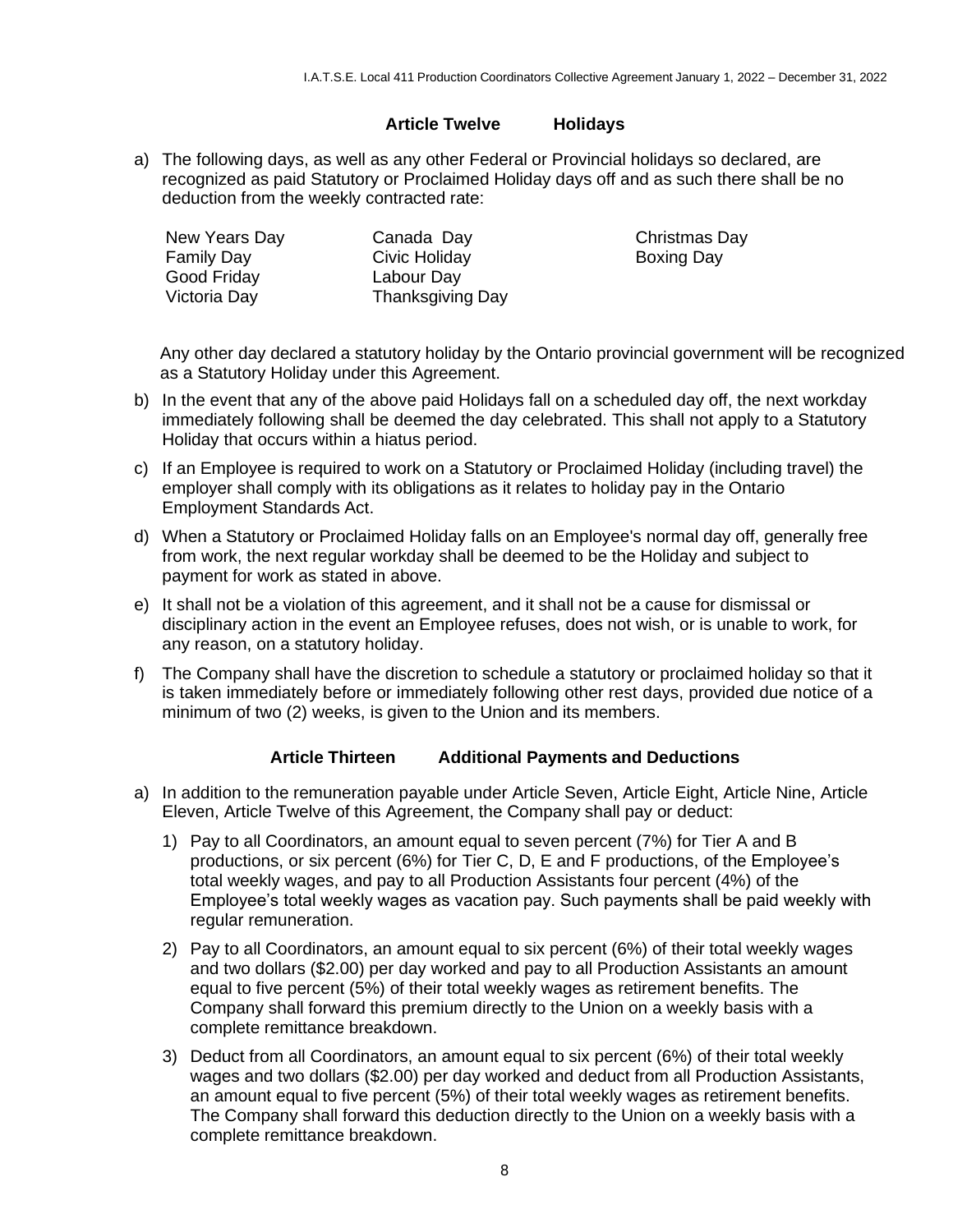4) Pay to the IATSE Local 411 Health and Welfare Benefits Fund, an amount equal to four percent (4%) of each Coordinator's total weekly wages and nine dollars (\$9.00) per day worked and an amount equal to four percent (4%) of each Production Assistant's total weekly wages and two dollars per (\$2.00) day worked in respect of Health and Welfare benefits. The Company shall forward this payment directly to the IATSE Local 411 Health and Welfare Benefits Fund on a weekly basis with a complete remittance breakdown.

2220222021

- 5) Pay to the Union, an amount equal to two percent (2%) of each Employee's total weekly wages as a Producer's Levy. The Company shall forward this payment directly to the Union on a weekly basis with a complete remittance breakdown.
- 6) Pay to the Union, one dollar (\$1.00) per day worked in respect of safety and training. The Company shall forward this payment directly to the Union on a weekly basis with a complete remittance breakdown.
- 7) The Company shall deduct from each Employee's pay cheque an amount for Union dues the amount of which the Company shall be notified in writing by the Union from time to time, which shall be forwarded to the Union no later than the fifteenth (15th) day of the month following the month in which such deductions were made, together with the names of the Employees on whose behalf the deductions were made, the amount of such deductions, and the basis for the calculation of such deductions.
- 8) The Company shall make all Employer Contributions under the Workers' Compensation Act (Ontario), Canada Pension Plan (Canada), Unemployment Insurance Act (Canada), Employer Health Tax (Ontario) and any similar plan or legislation applicable from time to time.
- <span id="page-12-0"></span>9) Notwithstanding any provisions in this Agreement or any Individual Employment Contract signed by an Employee, the Company agrees that no Employee shall be required to start work prior to the signing of a Collective Agreement with the Union, and the posting of a Performance Bond not more than the equivalent of two (2) weeks' payroll for all Members engaged, which will be invested in an interest bearing security for the duration of the production.
- b) In the event of the Company's failure to post the appropriate Performance Bond and/or sign the appropriate Collective Agreements, the Union and its Members are under no obligation to provide services to the Company and the Union under no obligation to avert any work stoppages.
- c) The Performance Bond (plus accrued interest) shall not be released before a minimum of two (2) weeks has elapsed after the production has been completed, and not before Separation Certificates (Record of Employment) and Income Tax Receipts (T4 statements) have been issued to all Employees and the Company has satisfied all of the obligations of this Agreement, including the settlement of any outstanding grievances.
- d) Should an Arbitrator find that the Company has breached this Agreement, the Union may deduct from the amount of the Bond any monies that the Arbitrator determines are owing to Employees and/or the Union arising out of a breach of this Agreement.
- e) Eligible companies shall be permitted to submit a Corporate Guarantee (Schedule D of this agreement) in lieu of a Performance Bond.

## **Article Fourteen Remuneration and Payment of Wages**

- a) The Company agrees to pay Employees remuneration at rates not less than the minimums set out in Schedule B of this Agreement.
- b) Payment for work performed and any other payments or considerations shall be paid on the fourth (4th) workday of the following week, at or before four (4) p.m. (1600 hours) for work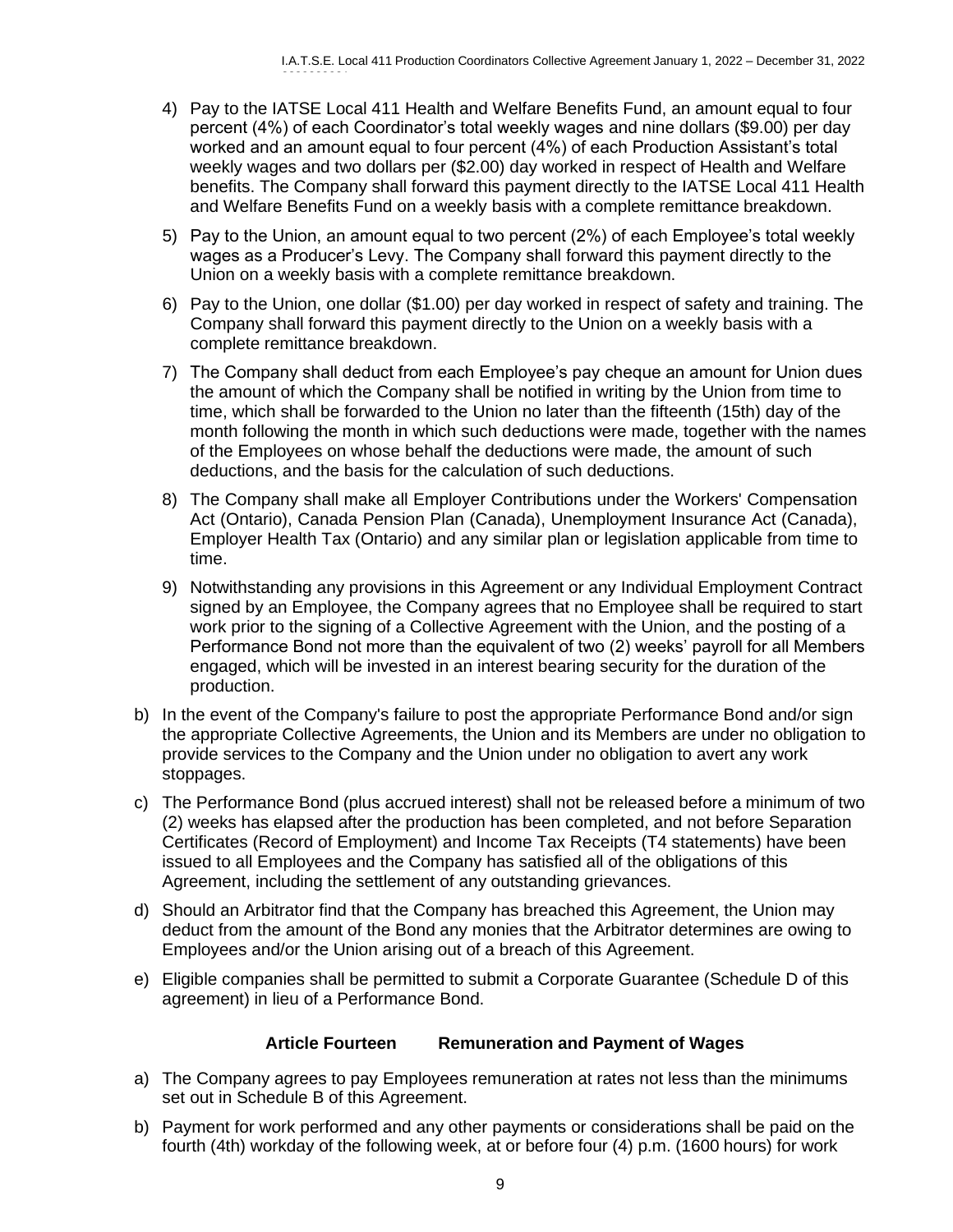performed the week ending the seventh (7th) day midnight (2400 hours). The Company shall affix a copy of the Employee's time sheet to the paycheque, showing earnings in detail. Copies of said time sheets shall be provided to the Union upon request.

c) In the event of late payment by the Company, a penalty of three percent (3%) per day of the gross wages for that week shall be paid to the Employee and such penalty shall be added to the next week's wages or, if none, by a separate cheque.

2220222021

- d) In the event of non-payment of wages of more than seven (7) days or other monies due to Employees or to the Union, the Union and its Members are under no obligation to continue to provide services to the Company, and the Union is under no obligation to avert any work stoppage.
- e) If requested by the member while still actively engaged and while the production is still underway the Producer will complete a T2200 form or equivalent for expenses incurred as a result of their engagement. The completed T2200 will be provided no later than the last payday.
- f) In the event that a Statutory Holiday is observed on a Monday within a workweek, payroll payday may be pushed by one (1) day.
- <span id="page-13-0"></span>g) Payments for any Per Diem or Meal monies may be paid by cheque to the Employee.

## **Article Fifteen Paid Sick Leave**

- a) An Employee covered by this Agreement who has worked for a Company within the province of Ontario under this Agreement for at least thirty (30) days on or after January 1, 2022 within a one (1) year period (such year to be measured, as designated by the Company, as either a calendar year or starting from the Employee's anniversary date) shall accrue paid sick leave under one of the following options:
	- (i) The Company may elect to allow eligible Employees to accrue one (1) hour of paid sick leave for every thirty (30) hours worked in the province of Ontario for the Company, up to a maximum of forty-eight (48) hours or six (6) days. Sick leave accrued on an hourly basis may be carried over to the following year of employment, but in no event shall an Employee have more than forty-eight (48) hours or six (6) days of paid sick leave available for use during each year of employment at any time. The Company may limit the use of sick leave accrued on an hourly basis to no more than twenty-four (24) hours or three (3) days during each year of employment. A "year of employment" shall be defined by the Company in advance as either a calendar year or starting from the Employee's anniversary date.
	- (ii) The Company may elect to provide an eligible Employee with a bank of twenty-four (24) hours or three (3) days of sick leave per year, such year to be measured, as designated by the Company, as either a calendar year or starting from the Employee's anniversary date. Such banked sick leave days may not be carried over to the following year. The Company shall provide the Employee with advance notice of the option it has elected.
- b) Sick leave may be used in minimum increments of four (4) hours upon oral or written request after the Employee has been employed by the Company in the province of Ontario for ninety (90) days (based on days worked or guaranteed) on or after January 1, 2022. Reasonable advance notification of the need for sick leave is required if the use is foreseeable; otherwise, notice is required as soon as practicable. It is understood that an Employee may be required to produce a medical note to the Company in order to use paid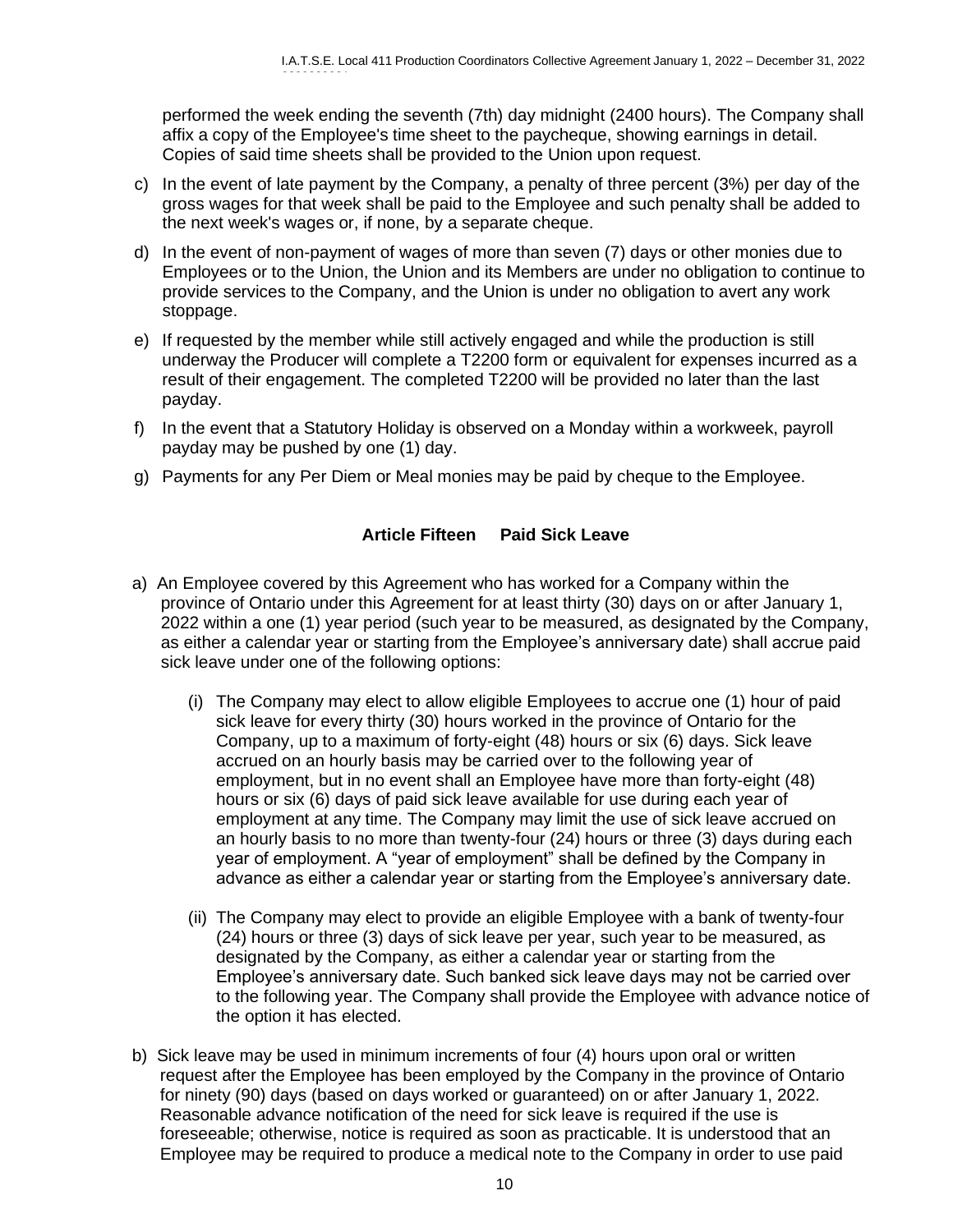sick leave.

- c) For Employees employed on an hourly or daily basis, a day of sick leave pay shall be equal to eight (8) hours' pay at the Employee's straight time hourly rate. If a four (4) hour increment of sick leave is taken, the Employee shall be paid four (4) hours of pay at the Employee's straight time hourly rate. For weekly Employees, a day of sick leave pay shall be equal to one-fifth (1/5th) of the Employee's weekly rate (or fifty percent (50%) thereof for a four (4) hour increment of sick leave taken). Sick leave payments shall not be subject to any fringe benefit contributions. Replacements for weekly Employees may be hired on a pro rata basis of the weekly rate regardless of any contrary provision in this Agreement. The Employee shall not be required to find a replacement as a condition of exercising the right to use paid sick leave.
- d) Any day on which an Employee makes use of paid sick leave shall not be considered a day worked for the purpose of calculating the sixth and/or seventh day of pay.
- e) Sick leave may be taken for the diagnosis, care or treatment of an existing health condition of, or preventive care for, the Employee or the Employee's "family member."1
- f) Accrued, unused sick leave is not paid out on termination, resignation or other separation from employment. If an Employee is rehired by the Company within one (1) year of the Employee's separation from employment, the Employee's accrued and unused sick leave shall be reinstated, and the Employee may begin using the accrued sick leave upon rehire if the Employee was previously eligible to use the sick leave or once the employee becomes eligible as provided above.
- g) The Company shall include in the Employee's start paperwork the contact information for the designated Company representative whom the Employee may contact to confirm eligibility and the amount of sick leave available. Such start paperwork shall also include information with respect to the year period (i.e., calendar year or the Employee's anniversary date) that the Company selected to measure the thirty (30) day eligibility period and the three (3) days set forth in subparagraphs (a)(i) and (ii) above. The Company also shall notify the Union of the name and contact information of the designated Company representative.
- h) Nothing shall prevent a Company from negotiating a sick leave policy with better terms and conditions. There shall be no discrimination or retaliation against any Employee for exercising the right to use paid sick leave.
- i) The term "Company," for purposes of this Article 15 only, shall refer to the Company itself as well as all other Employers that the Company designates under Article 26(a).

## **Article Sixteen Travel and Accommodation**

- a) When the unit is away from the Company's home base on distant locations requiring that the Employee layover away from their home base over the sixth (6th) or seventh (7th) day of the week, the Employee shall receive an additional one-fifth (1/5th) of their weekly contracted rate for each day away in addition to all per diem allowances.
- b) If work is performed on the sixth (6th) or seventh (7th) days of the week, or on paid holidays, Article [Seven,](#page-8-0) [Article](#page-9-0) Eight, [Article](#page-9-1) Nine, and [Article Twelve s](#page-11-0)hall apply.
- c) Should the Employee be required to travel to or from a distant location this will be considered a workday and paid as such.
- d) Should the Employee be required only to travel to or from a distant location on a sixth (6th) or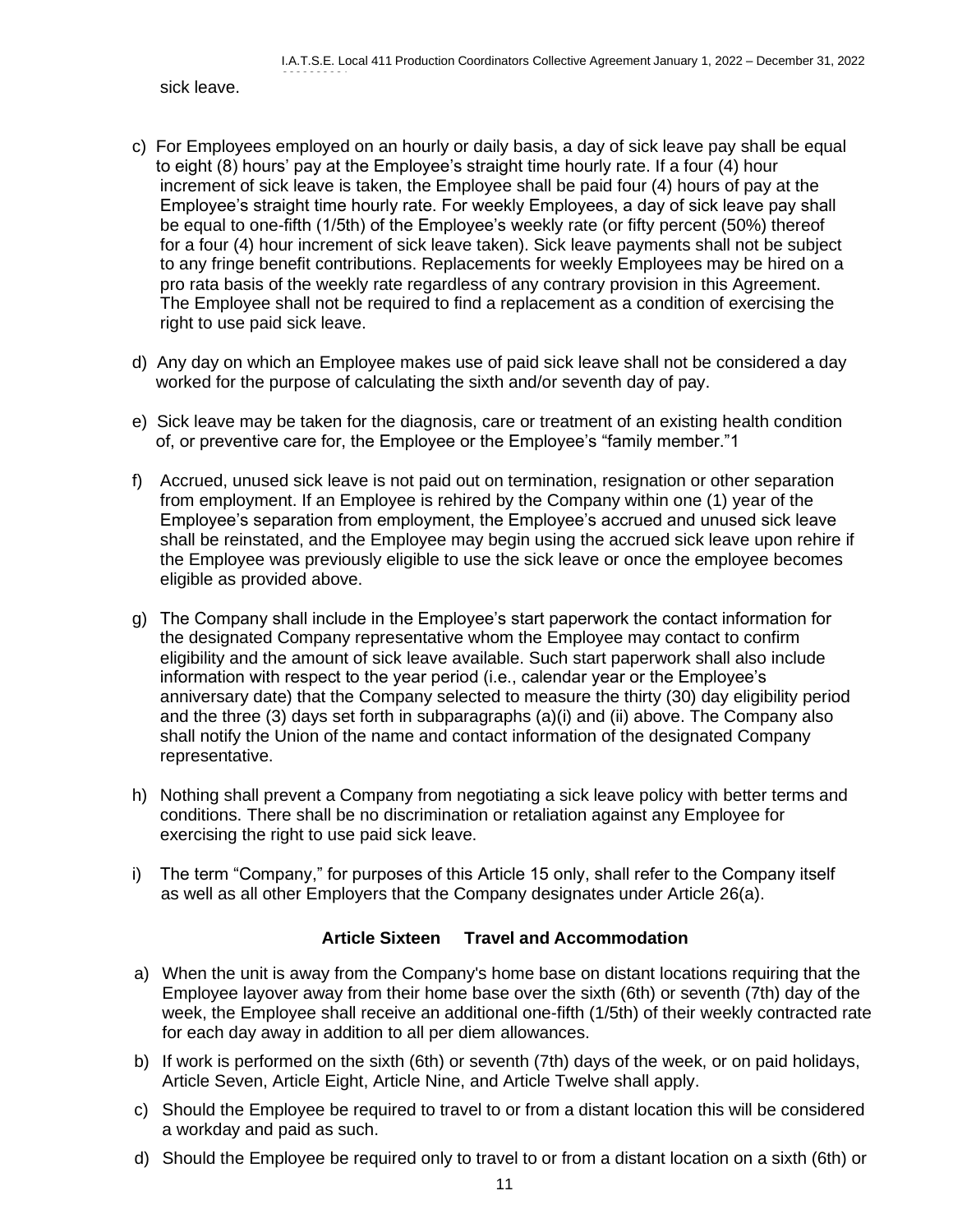seventh (7th) day of the week they shall be paid an additional one-fifth (1/5th) of their weekly

contracted rate. If this travel occurs on a Statutory or Proclaimed Holiday, the payments under this Section will be in addition to the payment for the holiday Article [Twelve.](#page-11-0)

- e) When Employees are travelling to and from a location outside the boundaries of the Studio Zone, first-class transportation shall be provided by the Company. Round-trip economy class air travel shall be considered adequate for the purposes of this Agreement only for flights gate-to-gate under five (5) hours inclusive. For flights over five (5) hours gate-to-gate, business air travel shall be provided.
- f) When transporting Employees by car to location within a two (2) hour driving distance from the Company base, the maximum number of passengers per standard sedan and standard nine passenger vehicle shall be five (5) and eight (8) respectively, including the driver. If the driving distance exceeds two (2) hours from base to location, the maximum shall be reduced by one (1) to four (4) and seven (7) respectively, including the driver. The driver shall adhere to the traffic regulations and to speed limits as posted and be the holder of a valid driver's license. It is the Company's responsibility to ascertain that all vehicles and occupants are fully insured by the Company.
- <span id="page-15-0"></span>g) In the event that an Employee is required by the Company to use their personal vehicle for transportation, they shall be reimbursed a kilometre allowance equal to the Canadian Automobile Association or American Automobile Association national average as of the first

day of the calendar quarter preceding the start of employment. See the CAA website. Such approval for personal vehicle use for production purposes shall be agreed upon in advance.

- h) An Employee refusing in good faith to travel by plane or helicopter will not jeopardize their current and future working opportunities on assignments, which do not require travel by plane or helicopter.
- i) When an Employee is required to travel overnight by train, the Company must provide at least lower berth accommodation.
- j) When Employees are on location and are required to remain overnight or longer, first class accommodation equal to current CAA or AAA shall be available. The most current list of the Association(s) shall be used. The cost of accommodation while on location shall be born by the Company. Should the employee be required to pay for such accommodation, the Company shall reimburse the employee all reasonable costs. Accommodation shall be understood to mean single occupancy except where agreed to by Employee.
- k) The Company shall pay each Employee seventy dollars (\$70.00) per diem; fifteen dollars (\$15.00) for breakfast, seventeen dollars (\$17.00) for lunch, and thirty-three dollars (\$33.00) for supper, and five dollars (\$5.00) for incidentals. The per diem shall be for a twenty-four (24) hour period if and as it becomes due.
- l) The Company further agrees that where meals and/or accommodations of the above standards are unavailable at the above costs, the Company will pay the overage.
- m) Should the Company provide at no cost to the Employee accommodations and meals on location, such allowance and meal monies will be deemed satisfied, excluding incidentals.
- n) The Company further agrees that where meals and/or accommodation of the above standards are unavailable at the above stated costs, the Company will pay the overage.
- o) On distant locations, each Employee shall be notified prior to departure as to what accommodations are available on location. All Employees will be informed at least twenty-four (24) hours prior to departure as to what kind, class, or mode of transportation will be furnished. The return fare is to be paid before departure.
- p) On distant locations, all travel time from the hotel to the workplace and back shall be considered as time worked.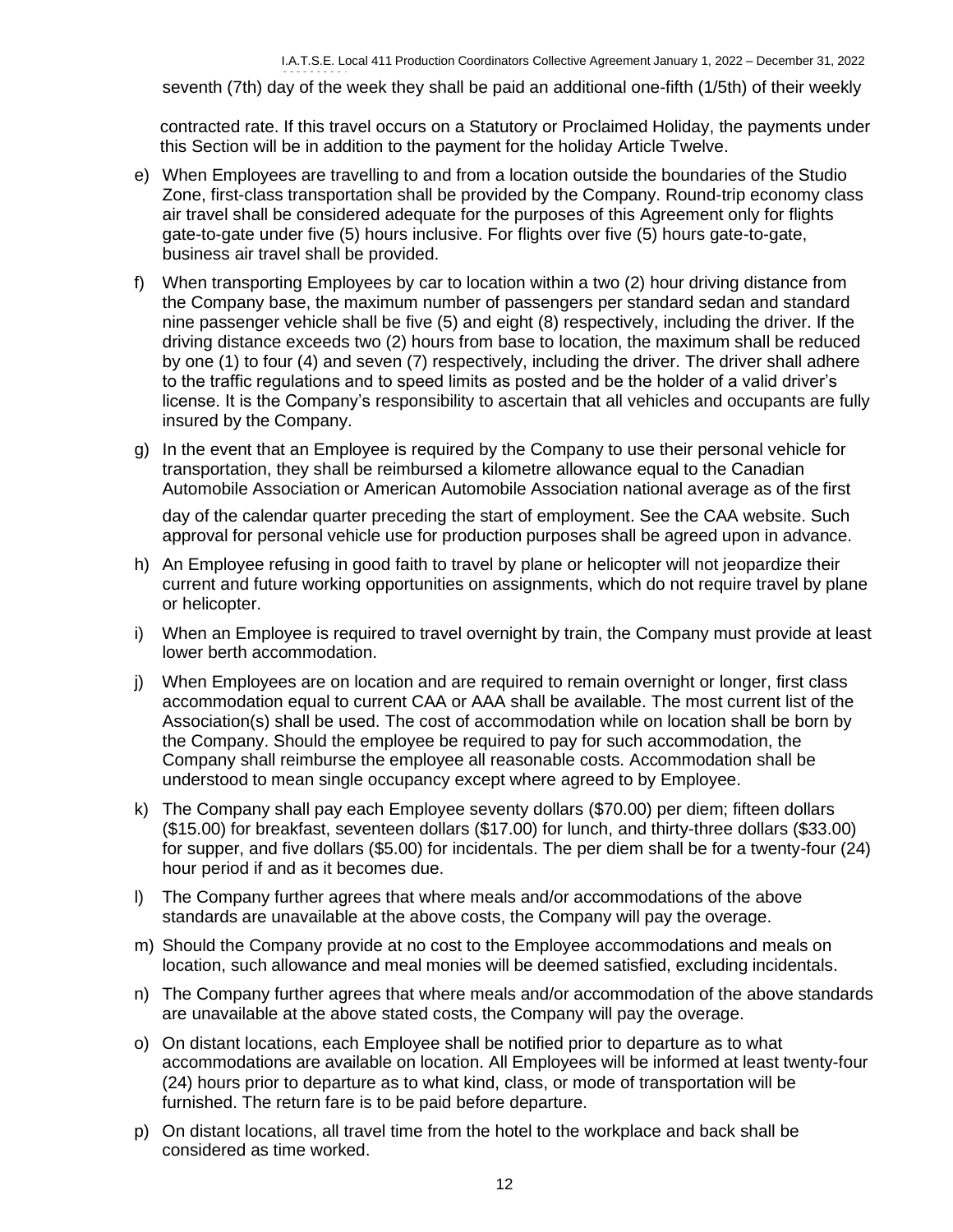q) When Employee's are required to work outside of Canada, all expenses that are payable pursuant to this Article, shall be paid in U.S. dollars in the numerical amounts provided herein.

## **Article Seventeen Insurance**

- a) The Company agrees to bring all Employees supplied by the Union under the terms of the Workers' Compensation Act and proof thereof shall be provided to the Union before any Employees commence work.
- b) When Employees are required to travel, the Company shall insure each Employee for the duration of the travel, including the return trip, for the sum of two hundred and fifty thousand dollars (\$250,000). Employees shall be required to fill out a form specifying a beneficiary. This form shall be filed with the designated representative of the Company, and a copy forwarded to the Union office.
- c) When Employees are required to work outside of Canada, the Company agrees to provide Outof-Canada Medical Coverage which would cover such items as all hospital expenses, all medical expenses other than hospital costs, all lodging during convalescence away from home, all prescriptions and medicine, all travel for medical purposes and all costs of repatriation.

## **Article Eighteen Cancellation of Calls**

a) The Company may cancel daily calls for Employees up to 6:00pm (1800 hours) the day before the call. In the event that such a notice is not given, the Company shall pay the employee one (1) day's pay at the basic rate.

## **Article Nineteen Discipline, Layoff and Dismissal**

- a) All notices of layoff of Employees engaged on a weekly basis shall be given in writing by the sixth  $(6<sup>th</sup>)$  hour of the Employee's workday on the first (1st) day of the work week. Failure by the Company to give such notice of layoff shall entitle the Employee to one (1) additional week's salary in lieu thereof.
- b) Employee's may be disciplined and/or dismissed for just cause. The parties agree that the principles of progressive discipline will be applied in appropriate circumstances. The Company agrees to notify the Union in writing when a member has been given a verbal reprimand or warning. The notification shall specify the member involved and a description of the reason for the reprimand. The Company agrees to provide the Union with a copy of written reprimands and/or a written notice of discipline, which exceeds a written reprimand in severity, including dismissal.
- c) The Company shall provide the Union with copies of all notices of layoff, dismissal, or termination upon issuance to the Employee.
- <span id="page-16-0"></span>d) A Member engaged on a weekly basis shall give the Producer a minimum of one (1) week's written notice of resignation.

## **Article Twenty Settlement of Disputes**

- a) The Union acknowledges the principle of "work now and grieve later" and as such, the existence of a grievance or dispute will not disrupt production, subject to an employee's lawful right to refuse work.
- b) In the event that any grievance or dispute should arise between the Company and the Union, or between the Producer and the Union or between the Producer and any Member under this Agreement, concerning the interpretation or violation of this Agreement, it shall be considered a grievance and shall be settled in accordance with the following procedures. The grieving party shall have thirty (30) days from the date on which the party becomes aware, or ought to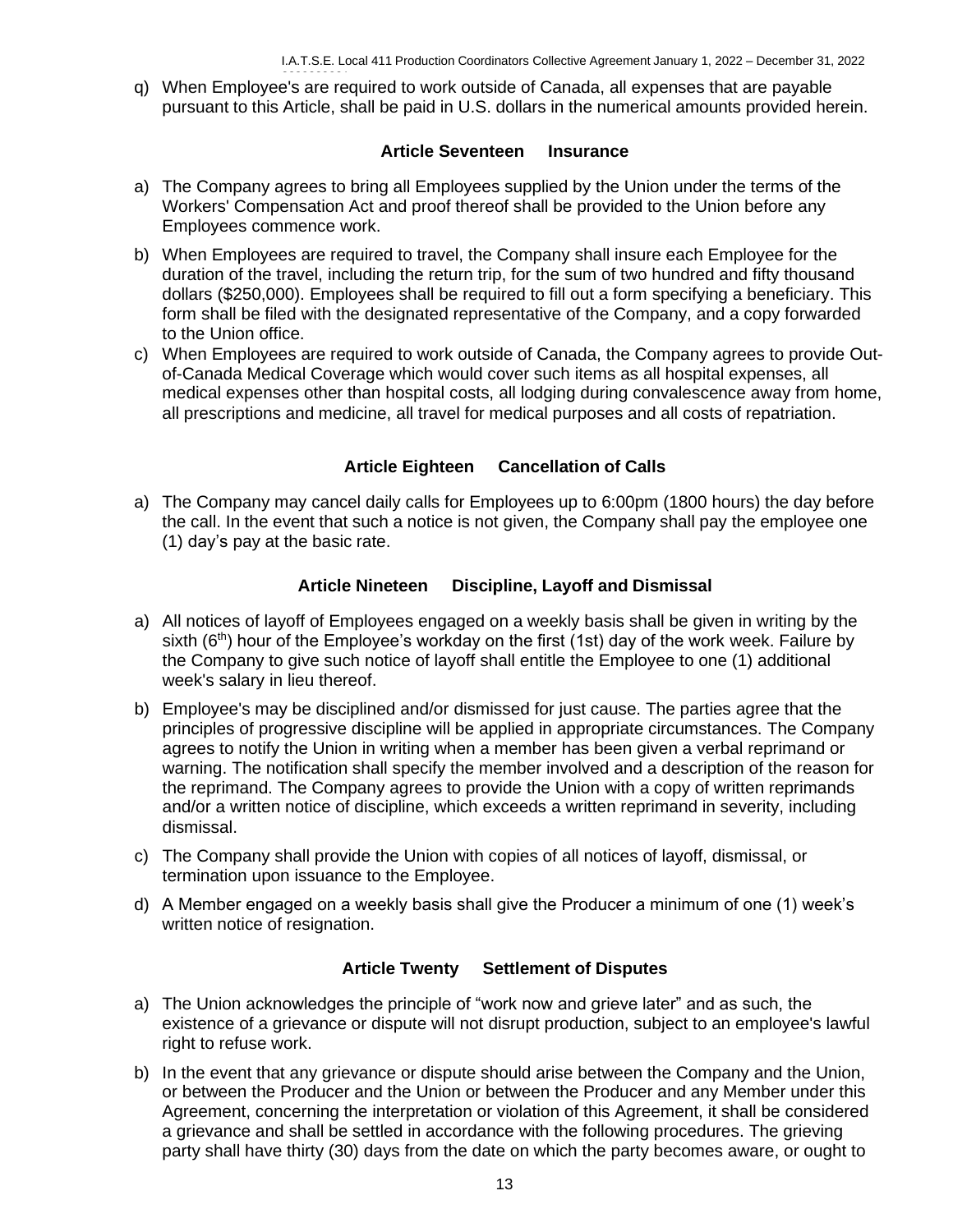have become aware, of the act or omission, giving rise to the dispute to initiate a grievance. In order to be deemed a grievance, the dispute must be submitted in writing to the other parties within the allotted thirty (30) daytime period.

- c) The grievance shall be discussed by the Producer, or the Producer's duly authorized representative, the Company and a representative of the Union within five (5) working days after the grievance has been brought to the attention of the Producer. When any Member is called upon to attend a meeting endeavouring to settle such dispute or disagreement, it is understood that during this period the Member will not suffer the loss of his/her normal wage.
- d) In the event that the representative of the Producer and/or the Company and the Union cannot reach an agreement, the dispute may, by written notice of any party to the other party, be submitted to final and binding arbitration. Such notice must be made within ten (10) days (or in the case of payroll disputes within ninety (90) days) of the meeting provided for in Step 1, or the matter shall be considered resolved. The parties, who shall include the Company, theProducer and the Union, shall within ten (10) days of the sending of the notice requesting arbitration select a mutually acceptable Arbitrator. If the parties are unable to agree on the selection of an Arbitrator within these ten (10) days, the Ontario Minister of Labour shall be requested to appoint the Arbitrator. The cost and/or expenses of the Arbitrator shall be borne equally by the Producer or Company and the Union, except that no party shall be obligated to pay the cost of a stenographic transcript without express consent of the other party. The final written decision or award of the Arbitrator shall be made as soon as practicable after submission of the grievance or dispute to him/her. The parties agree that such final decision or award shall be binding on each of the parties to this Agreement, and they will comply within five (5) days of the arbitration award subject to such decisions, rules or regulations as any Provincial Agency having jurisdiction may impose. In no event shall the Arbitrator modify or amend any provision of this Agreement. In determining any grievance arising out of discharge or other discipline, the Arbitrator may dispose of the claim by affirming the Producer's actions and dismissing the grievance or by setting aside the disciplinary action involved with or without compensation and such other manner as may in the opinion of the Arbitrator be justified.
- e) If either the Union or Company considers that this Agreement is being misunderstood, misinterpreted or violated in any respect by the other party, the matter will be put in the form of a policy grievance and discussed between representatives of the Company and the Union. If not satisfactorily settled within thirty (30) days of the matter first coming to the attention of the aggrieved party, either party may refer the matter to arbitration as a policy grievance in accordance with Article 20 (d). A matter not referred to arbitration in this time shall be considered resolved.
- f) Any time limits prescribed in Article 20 may be extended by mutual agreement of the parties to the grievance.

## **Article Twenty-one Health and Safety**

- a) The Company shall ensure that no workplace will pose a health hazard to the Employees. If requested by the Union, the Company shall provide information about the type of materials that were used in the workplace prior to work being performed at that site.
- b) The Company agrees that they are responsible to provide a safe and secure work environment for their Employees. As such, no Employee shall be required to work in a production office alone unless the production office is secure and monitored by a recognized alarm system or patrolled by a qualified security guard.
- c) Any Employees unable to complete their minimum daily call because of an injury sustained on the job, shall be paid the minimum daily call.
- d) It is agreed by the parties that great emphasis shall be placed on the need to provide a safe working environment. In that context, it shall be the responsibility of the Company: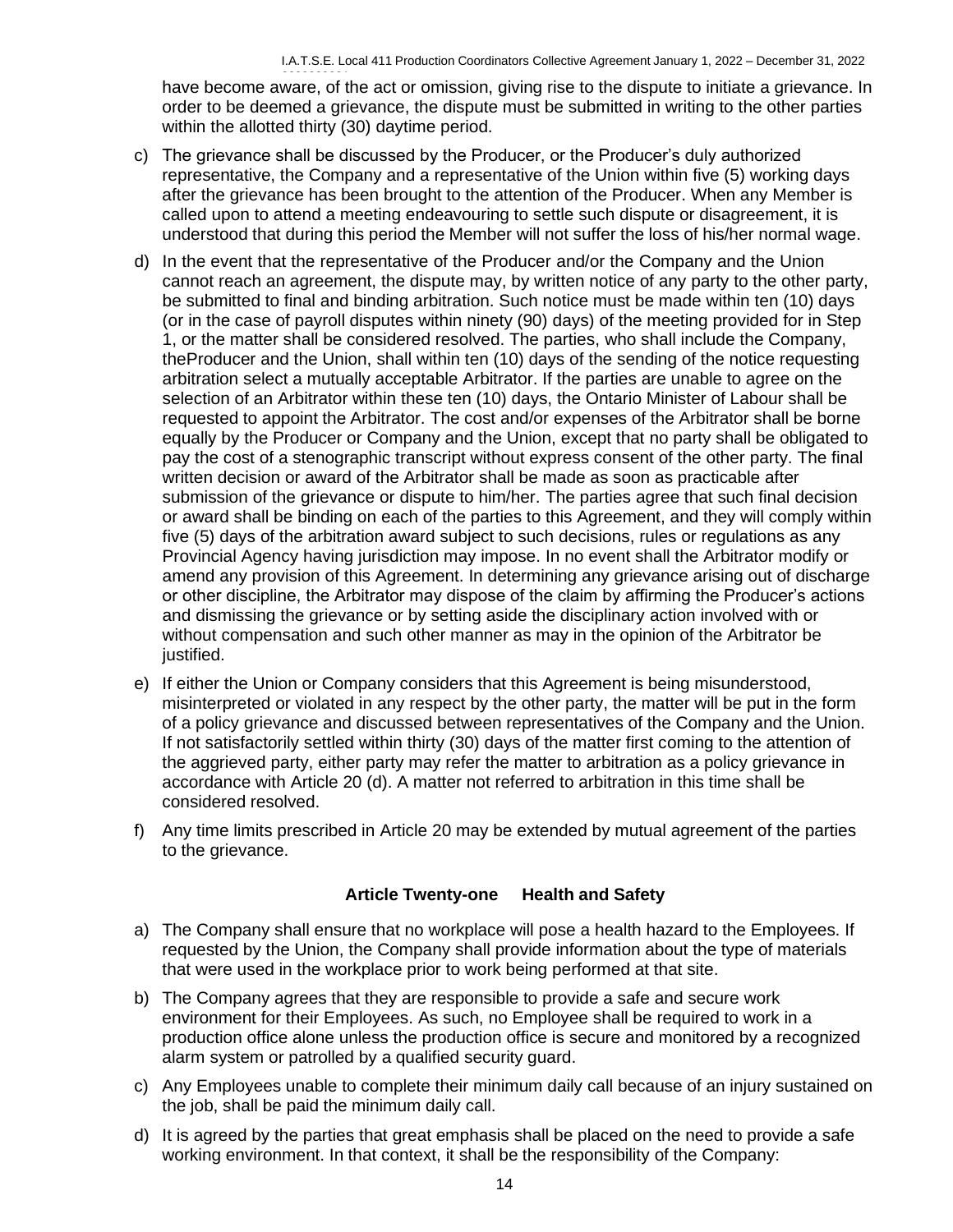- 1) To provide employment and places of employment which are safe and healthful for the Employee;
- 2) To provide and use safety devices and safeguards, and adopt and use practices, means, methods, operations and processes, which are reasonably adequate to render such employment and places of employment safe and healthful;
- 3) To do every other thing reasonably necessary to protect the life, safety and health of Employees; and
- 4) To not require or permit any Employee to enter into or be in any employment or places of employment which are not safe and healthful.
- e) The Company and every Employee shall comply with the occupational safety and health standards and all rules, regulations and orders pursuant to applicable laws, which for greater certainty include the Workplace Safety Insurance Act and its regulations.
- f) No representative of the Company nor any Employee shall:
	- 1) Remove, displace, damage, destroy or carry off any safety device, safeguard, notice or warning furnished for the use in any employment or places of employment;
	- 2) Interfere with the use of any method or process adopted for the protection of any Employee, including his/herself, in such employment or places of employment.
- g) Rigid observance of safety regulations must be adhered to and failure of any Employee to follow safety rules and regulations can lead to disciplinary action including discharge; however, no Employee shall be discharged or otherwise disciplined for refusing to work on a job that exposes the individual to clear and present danger to life or limb. No set of safety regulations, however, can comprehensively cover all possible unsafe practices of working. The Company and the Union therefore undertake to promote in every way possible the realization of the responsibility of the individual Employee with regard to preventing accidents to him/herself or his/her fellow Employees.
- h) Employees shall be covered by the Workers Safety and Insurance Board of Ontario or its equivalent coverage by a private insurance carrier. The Company shall bear the full costs of such coverage and shall provide the Union with confirmation that such insurance is in effect.
- i) The Producer, the Member and the Union shall comply with all obligations under the Occupational Health and Safety Act.
- j) The Producer will post a copy of the Production's Occupational Health and Safety Act compliant Violence and Harassment policy in the production office.
- k) Where the location of the production office or the lateness of the hour could affect the Employee's safety, or when the Employee's shift ends, or begins, between the hours of 12 midnight and 6 am, the Producer shall, except when the Employee declines, arrange for safe and convenient transportation to the Employee's home or accommodation within the zone or an escort until the Employee has boarded the nearest public transit that will transport the Employee home or to their accommodation within the zone. Upon request, the Employee shall receive an escort to his/her vehicle. Ownership of a vehicle shall not be a condition of engagement. When any workday is fourteen hours in duration or longer, upon request, the Employee shall be provided with transportation home.

## **Article Twenty-two Employee Indemnification**

a) The Company hereby releases and forever discharges, and agrees to defend, indemnify and save harmless any employee (including persons engaged through a Loan-out Corporation), and in the event of such employee's death, the employee's heirs and executors, against any and all losses, claims, damages, actions, causes of action, liabilities and necessary costs, including legal fees, incurred during the effective dates of this Agreement and in the course of performance of the employee's duties performed within the scope of the Employee's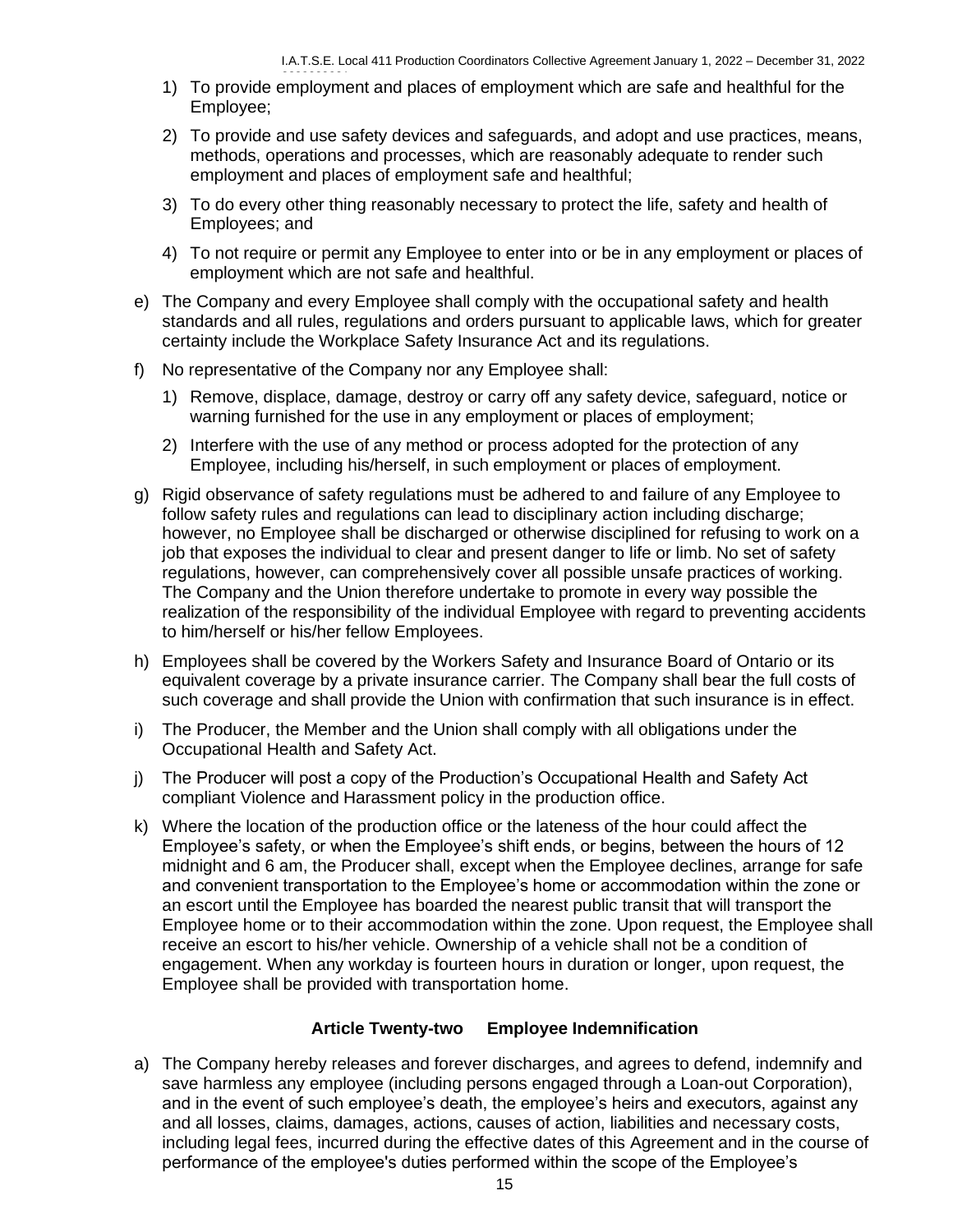engagement for the Company that resulted in contractual liability for such employee or in bodily injury or property damage suffered by any person subject to the following conditions:

- 1) This Article does not apply to grossly negligent conduct by the employee.
- 2) The employee shall co-operate fully in the defence of the claim or action, including, but not limited to, providing notice to the Company within five (5) business days upon becoming aware of any claim or litigation, attending hearings and trials, securing and giving evidence and obtaining the attendance of witnesses.

## **Article Twenty-three Working Conditions**

- a) In the workplace, coffee, drinking water, suitable refrigerated beverages and a selection of food items will be provided by the Company for the Employees at all times.
- b) Washroom and toilet facilities shall be provided by the Company at all workplaces and shall be maintained on a standard at least equal to the standards required by the Employment Standards Act (ESA) and any other applicable legislation or regulation.
- c) The Company shall provide a clean, healthy, climate-controlled work environment with appropriate furniture.
- d) The Company shall meet all minimum requirements of the Occupational Health and Safety Act (OHSA) and the Employment Standards Act (ESA) and any other applicable legislation or regulation including air quality.
- e) Due to the sensitive nature of the work required, the Production Coordinator shall be provided with their own office, if feasible, within the production office location. If a private office is not practicable, then a lockable cabinet which can accommodate the sensitive documents and information being gathered, created or used by the Production Coordinator, are to be placed next to or near their work station for their sole use and the keys to such cabinet will be provided to them.

## **Article Twenty-four Application for Work Permits**

- a) In the event that the Company makes a request to employ an individual who is not a member of the Union, the Company shall submit the request in writing along with the following information to the Union for consideration in the granting of a work permit:
	- 1) A description of the position to be held by the permittee;
	- 2) The reasons for the necessity of that individual being permitted;
	- 3) A list of credits or a resume of the requested permittee;
	- 4) A list of available members contacted or interviewed, explaining why they are not suitable for the position.
- b) If it is necessary to employ individuals who are not members of the Union, and their presence is established to be necessary, the Union, in their absolute discretion, may grant to the individual permission to work for a period not exceeding the duration of the production for which the Collective Agreement has been signed and only after the following conditions have been met:
	- 1) These individuals have been approved by the appropriate government agency, in cooperation with the Union if necessary;
	- 2) The rates, conditions, and/or terms of this Collective Agreement regarding Union personnel have been fully met.
- c) The Company shall not employ any individual who is not a member of the Union until the Company has received written permission from the Union.
- d) The Company shall make arrangements with the Union to submit any negotiated permit fees.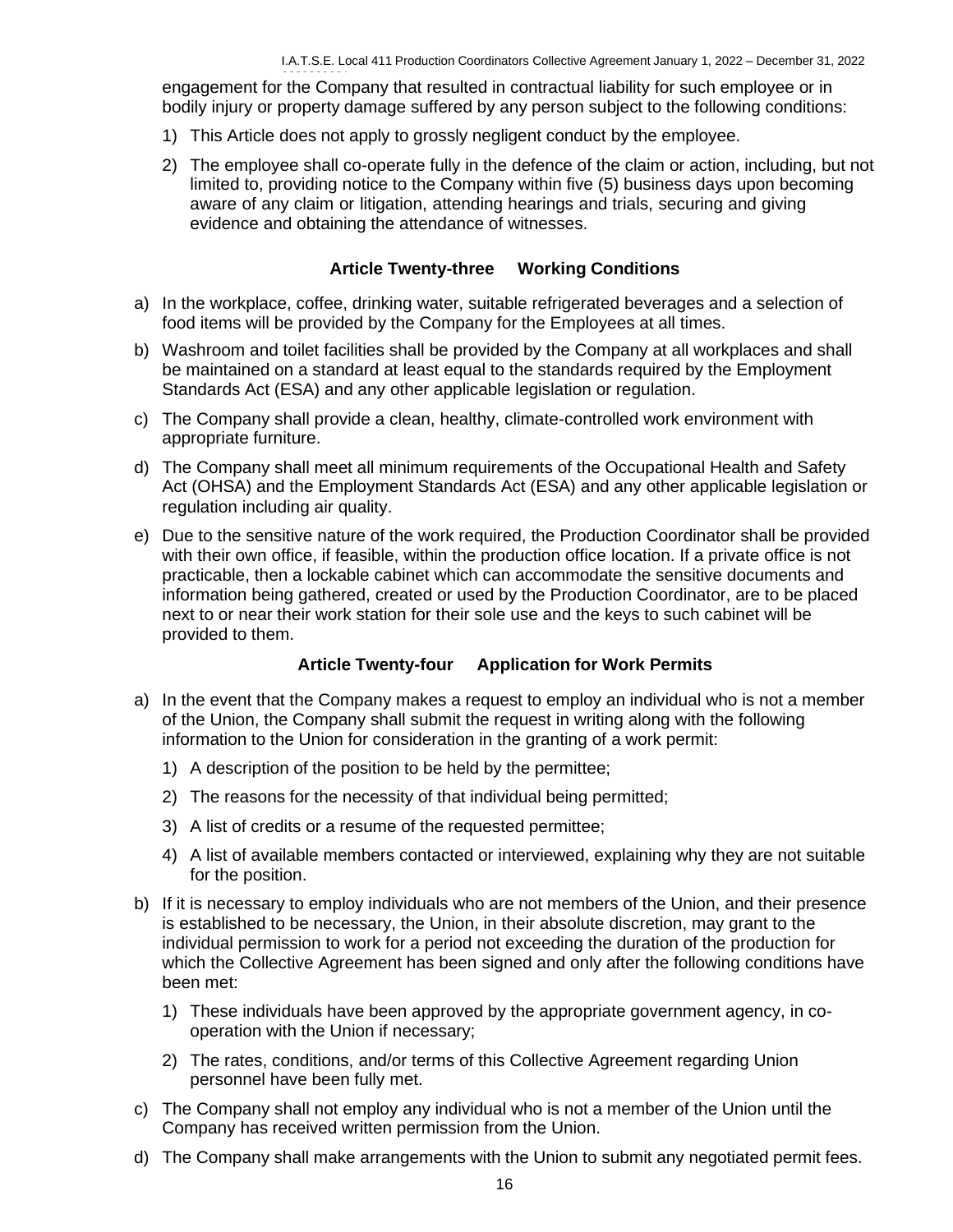e) The Company agrees to follow all other requirements set forth in the "Permit Application Policy," which can be requested through the Union.

## **Article Twenty-five Communications**

a) Any communications directed to either party is to be addressed to the addresses shown at the end of this Agreement, and both parties will keep each other informed of any changes in address. Unless the Union is advised in writing of a change of address, any communication of any legal proceedings on the address indicated at the end of this Agreement shall be good and valid service.

## **Article Twenty-six Intent of Agreement**

- a) It is the purpose of this Agreement to set forth conditions of employment to be observed between the parties and to provide a procedure for prompt and equitable adjustment of grievances in order that there will be no impeding of work, work stoppages or strikes, or other interference's with productions and Company facilities during the life of this Agreement.
- b) It is the further intent of this Agreement to foster a friendly spirit of co-operation between the Company and its Employees and to this end the Agreement is signed in good faith by both parties. This Agreement will be binding upon and enure to the benefit of the parties and their respective heirs, executors, administrators, receivers, successors and assigns.
- c) In this spirit, the Union will promptly and in good faith consider any requests for variances to this Collective Agreement made by the Company, which are necessary to facilitate the needs of a particular production.

## **Article Twenty-seven Productions Made for New Media**

- a) New Media, as defined for the purposes of this Collective Agreement, applies to the production of content available through the internet or accessible on any digital device, including, but not limited to, on-demand networks, online newspapers, advertisements, blogs, wikis, mobile apps, set-top apps, social media, and any other current or future means of mass communications using digital technologies with the exclusion of "Derivative New Media Production" as defined below.
- b) The Company agrees, for all New Media productions as defined above, to pay Employees remuneration at rates not less than the minimums set out in Schedule B of this agreement. All other terms and conditions of this Agreement apply.
- c) A "Derivative New Media Production," hereinafter collectively referred to as "Derivative Production," is a production for New Media based on an existing dramatic television motion picture covered by the Collective Agreement that was produced for "traditional" media—e.g., a free television, basic cable or pay television motion picture ("the source production")—and is otherwise included among the types of motion pictures traditionally covered by the Collective Agreement.
- d) Employees may be employed by a Company and assigned to a Derivative Production as part of their regular workday on the source production. The work for the Derivative Production shall be considered part of the workday for the Employees on the source production and shall trigger overtime if work on the Derivative Production extends the workday on the source production past the point at which overtime would normally be triggered on the source production. All other terms and conditions, including fringe benefits, shall continue as if the Employee were continuing to work on the source production.

## **Article Twenty-eight Bereavement Leave**

In the event of the death of a spouse or common-law partner, parent, step parent, grandparent, grandchild, sibling, step sibling, or child, step child, spouse or common-law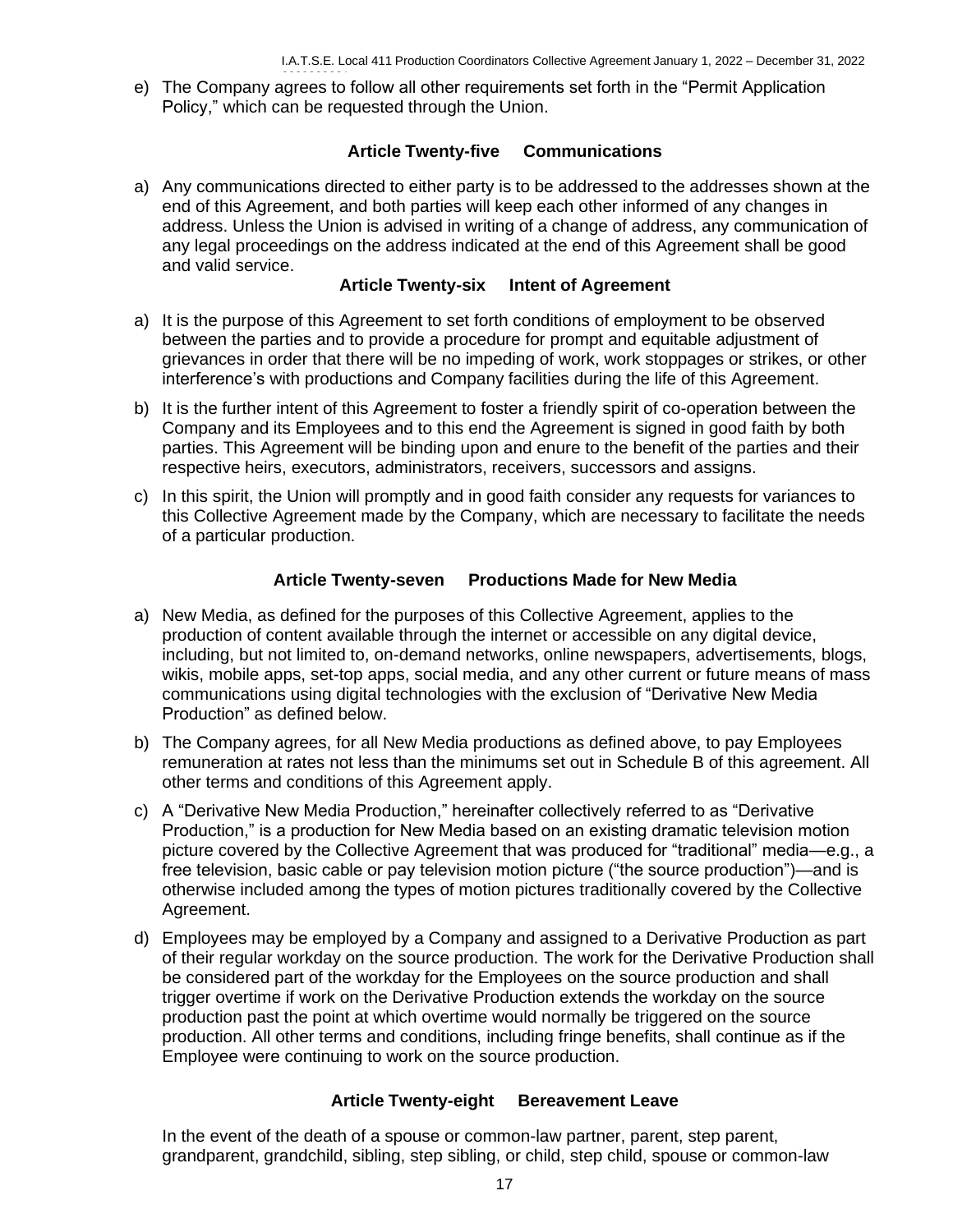partner of a child or step-child, parent or step-parent of a spouse or common-law partner or any relative residing permanently in the same immediate household of an eligible employee, such employee shall be allowed up to three (3) paid days off and his/her job shall be available upon return from bereavement leave. Employees who work fifty percent (50%) or more of the total workdays of their department shall be deemed eligible for bereavement leave pay.

Payment for bereavement leave may be deferred until the Employer can determine the employee's eligibility. Bereavement pay shall be calculated on the same basis as un-worked holidays

#### **Article Twenty-nine Non-Discrimination and Anti-Harassment**

- a) The Producer shall not discriminate against any member because of race, ancestry, place of origin, colour, ethnic origin, citizenship, creed, sex, sexual orientation, gender identity, gender expression, age, record of offences, marital status, family status, disability, union membership or participation in the lawful activities of the union.
- b) The Producer shall not harass any member based on race, ancestry, place of origin, colour, ethnic origin, citizenship, creed, sex, sexual orientation, gender identity, gender expression, age, record of offences, marital status, family status, disability, union membership or participation in the lawful activities of the union.

## **Article Thirty Leave of Absence**

a) The employer shall comply with its obligations as it relates to leaves set out in the Ontario Employment Standards Act.

## **Article Thirty-one Term**

The Agreement shall come into effect January 1, 2022 and shall expire on December 31, 2022. The Agreement shall be applicable to all productions that open a production office in Ontario. All ratesand additional payments of a newly ratified contract will be applicable to all productions, includingthose that carry over from one year into the next at any stage of production.

## **SIGNED BY THE UNION**

I.A.T.S.E. Local 411 2087 Dundas Street East Unit 104 Mississauga, Ontario L4X 2V7

Print name of Business Agent

Business Agent Signature

## **SIGNED BY THE COMPANY**

Company Name Company Representative Signature

Print name and title of Representative

Company Address

Signed this day of the same of the same of  $\sim$  20  $\sim$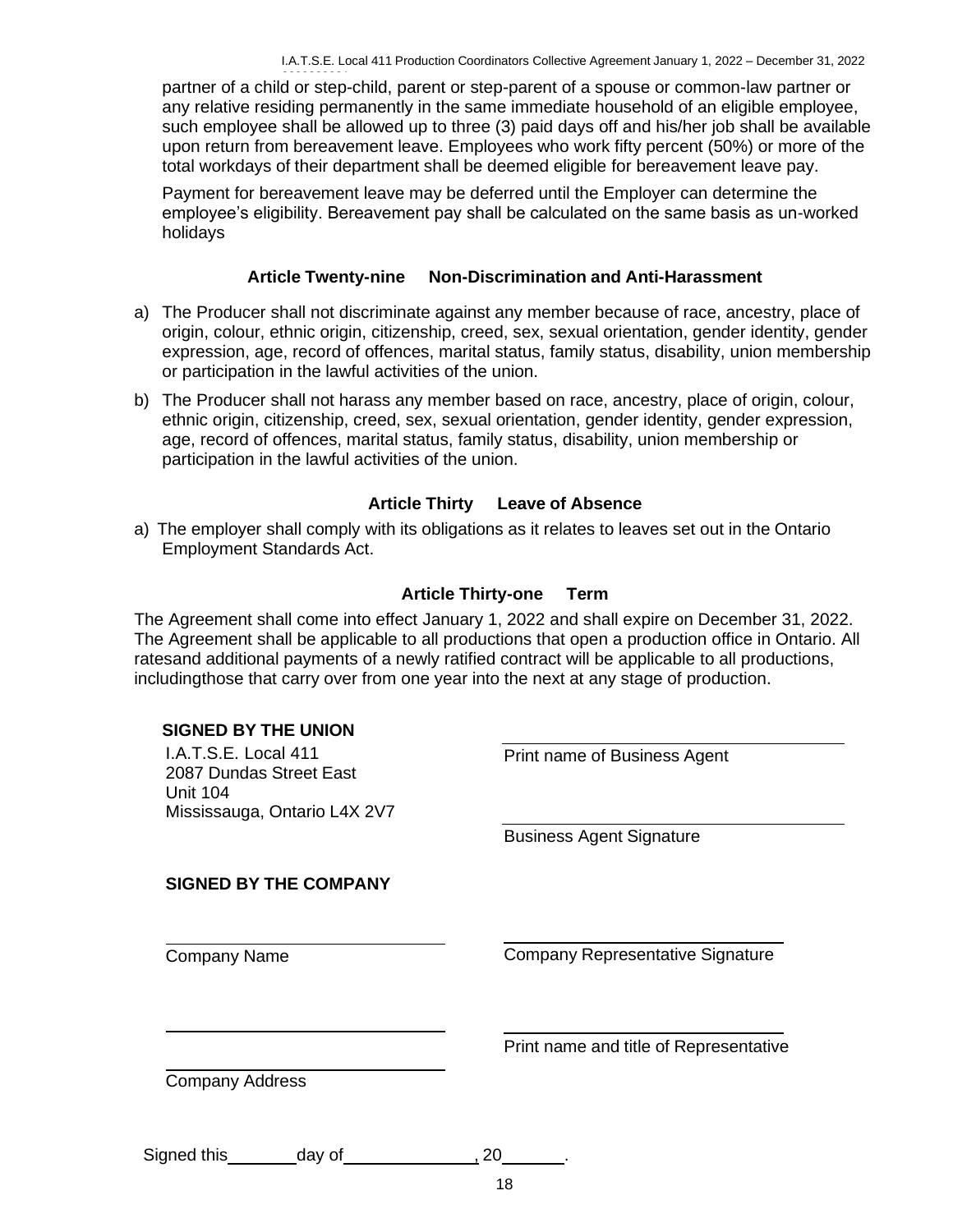## **SCHEDULE A: JOB DESCRIPTIONS**

## **Production Coordinator**

The duties of the Production Coordinator include; the setting up and closing down of the Production Office and includes ordering of furniture, equipment, telephone and internet service, and supplies; preparation and distribution of schedules, crew, cast and vendor lists, call sheets, production reports, movements orders and the distribution of scripts; cast change of date bookings and cancellations; the coordination of all production travel, production accommodation, union work permits, government work visas, medical examinations and immunizations for principal crew and cast, to conform with Company insurance and foreign travel requirements, the preparation and distribution of travel memos, travel movements orders and all other documentation required regarding production travel arrangements; the ordering, importing and exporting of equipment, animals, and booking of personnel as directed by the Production Manager and/or Producer; the pick-up and delivery of equipment and personnel, in conjunction with the Transportation Department; the shipment of film and sound tape or similar, to and from the laboratory on distant locations. Supervision of all work of the Production Office staff, including; daily production reports, performer contracts, insurance certificates, and travel arrangements.

## **1 st Assistant Production Coordinator**

The duties of the 1<sup>st</sup> Assistant Production Coordinator shall include; creating and maintaining the crew, cast, and vendor lists, creating the daily call sheet (in collaboration with the 2<sup>nd</sup> AD), creating electronic and hard copy distribution lists for all schedules, scripts and other paper work, distribution of all paperwork by email, fax, posting to studio / network document distribution website, or hard copy as required, drafting daily production reports for approval, drafting performer contracts for approval, booking daily labour, issuing insurance certificates, ordering office supplies, supervising the 2<sup>nd</sup> Assistant Production Coordinator and Production Assistants, photocopying, document scanning, emailing, typing, filing, and related duties in maintaining an organized production office, as delegated by the Production Coordinator.

## **2 nd Assistant Production Coordinator**

## *(previously referred to as Production Secretary)*

The duties shall include the assisting of the Production Coordinator and the 1<sup>st</sup> Assistant Production Coordinator in; photocopying, document scanning, emailing, typing, filing, answering the telephone, ordering office supplies, maintaining crew, cast, and vendor lists, issuing insurance certificates, distribution of paperwork electronically or by hard copy and related duties in maintaining an organized production office, as delegated by the Production Coordinator and 1<sup>st</sup> Assistant Production Coordinator.

## **Travel Coordinator**

In the event that such a position is required, the duties of the Travel Coordinator shall include the coordination of all production travel, production accommodation, union work permits, government work visas, medical examinations and immunizations for principal crew and cast, to conform to Company insurance and foreign travel requirements. The preparation and distribution of travel memos, travel movements orders and all other documentation required for the above listed work, as delegated by the Production Coordinator and/or Production Manager and/or Producer. The Travel Coordinator may also assist in maintaining an organized production office, as delegated by the Production Coordinator and 1<sup>st</sup> Assistant Production Coordinator where possible.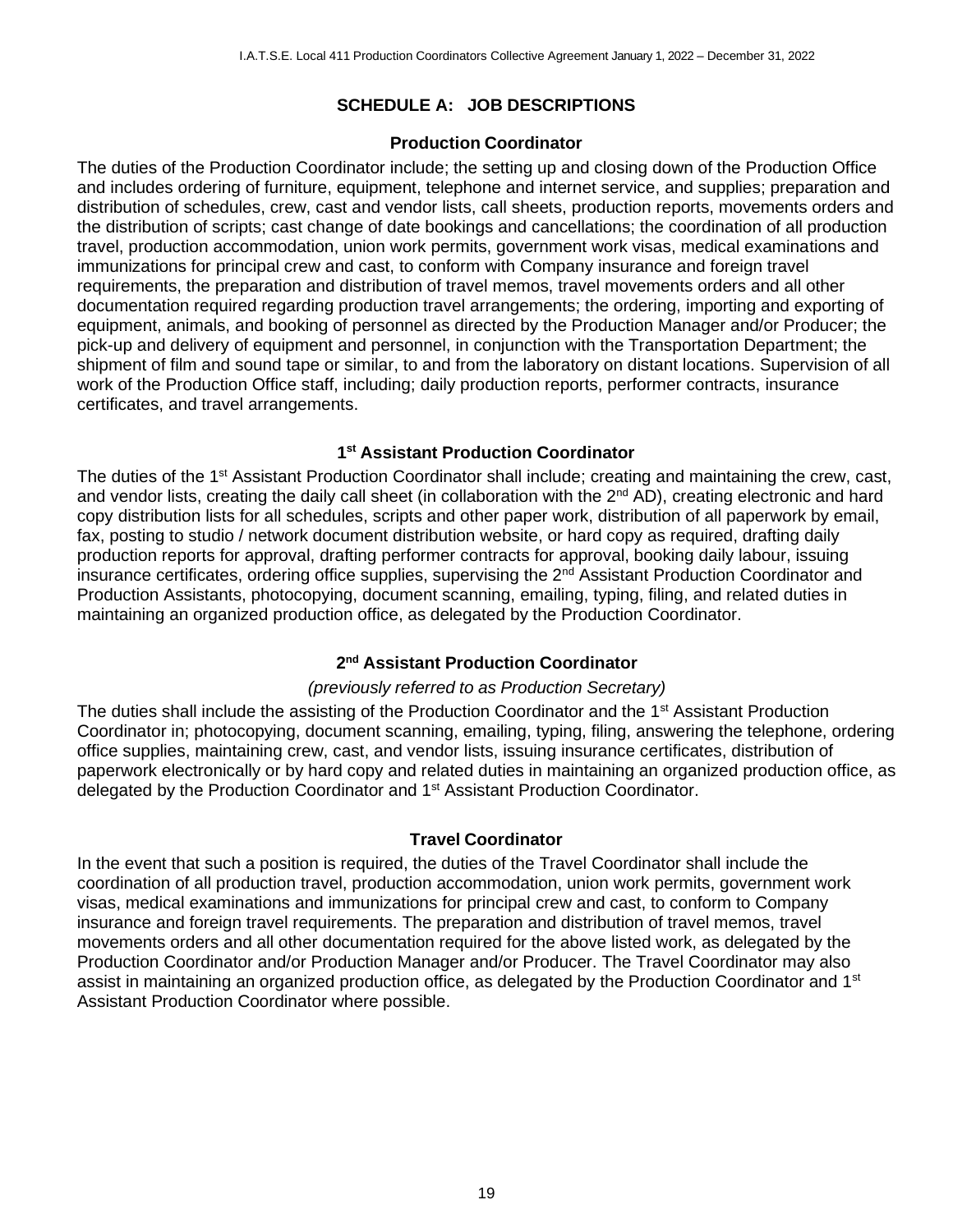## **Script/Story Coordinator**

The duties of the Script/Story Coordinator include: format and proofread the script; input script revisions; check spelling, punctuation and grammar; maintain a database of all drafts of the script(s); produce and distribute script status reports and script delivery schedules; track delivery of scripts and outlines; notify accounting department to facilitate payment of writers and story editors; send scripts and revisions to research company; vet research reports; vet and distribute network/studio standards and practices to facilitate compliance; conduct story-related research as assigned by the writer, producer, director or story editor; act as story department point person liaising with various production departments, producers, writers and network/studio personnel; and in conjunction with the production department, ensure the distribution of the script and script revisions to all cast, crew and network/studio personnel as required.

## **Production Assistant**

The duties of a Production Assistant shall include the assisting of the Production Coordinator, 1<sup>st</sup> Assistant Production Coordinator and 2<sup>nd</sup> Assistant Production coordinator in standard office functions, including but not limited to filing, answering telephones photocopying and scanning, distribution of production paperwork and running errands. A Production assistant may not take on the roles and responsibilities of the above described categories.

## **Other Coordinator Positions**

Other Coordinator Positions include a Local 411 member hired in a category that includes but is not limited to, Visual Effects Coordinator or a similar administrative position, for example in the Special Effects, Construction, Set Decoration or Transportation departments.

Should the show require additional staff, Local 411 work may be further subdivided to other positions, in compliance with Articles 4 and 6.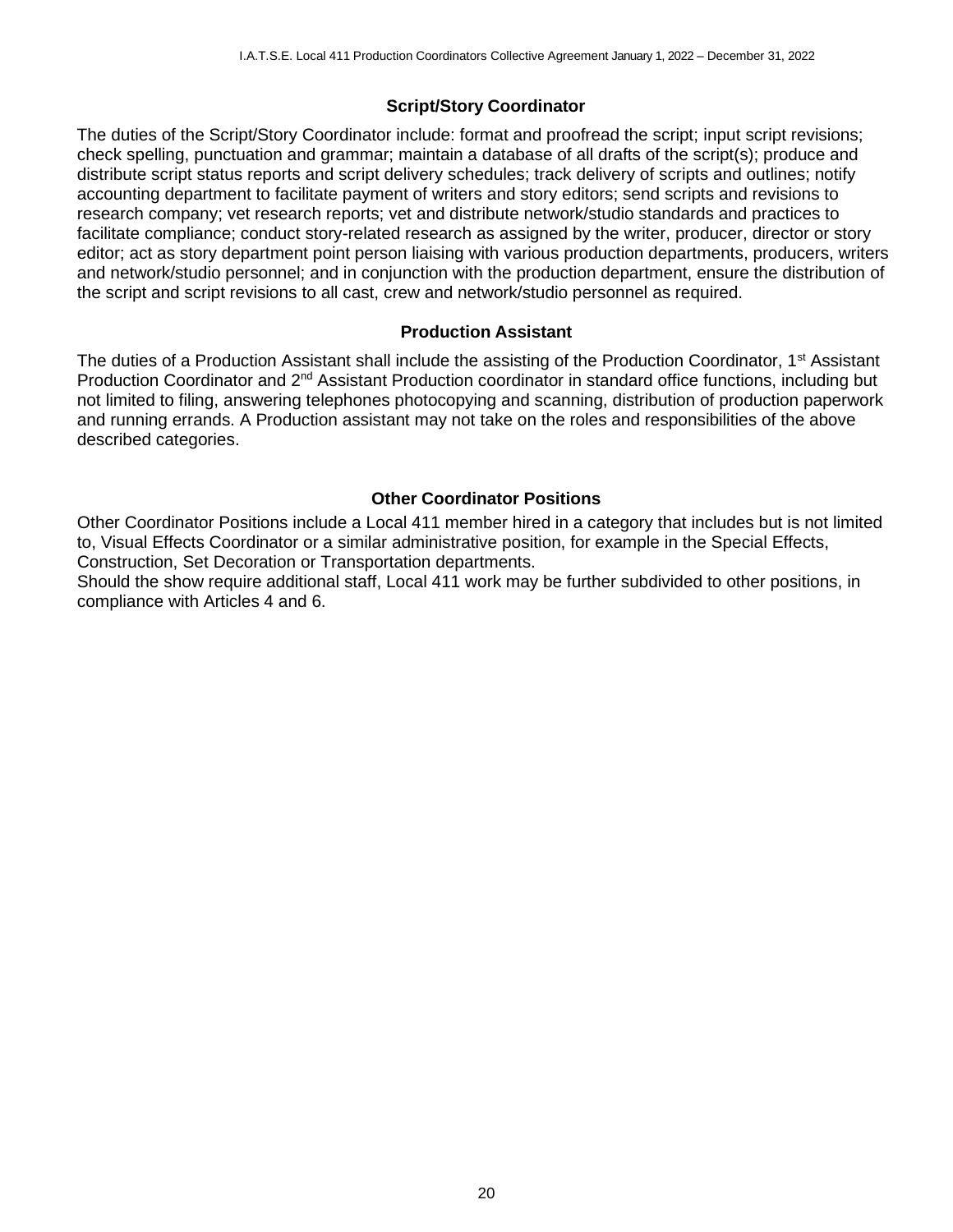## **SCHEDULE B: MINIMUM WEEKLY CONTRACTED RATES**

**Effective January 1, 2022 to December 31, 2022**

#### **Budget Tiers**

| <b>Tier</b> | <b>Theatrical</b><br><b>Motion</b><br><b>Pictures</b><br><i>(includes)</i><br>Feature Films) | <b>Television</b><br><b>Motion</b><br><b>Pictures</b><br><i>(includes)</i><br>M.O.W. &<br>Direct-to-Video | <b>Mini Series</b><br>Per 2-hour<br><b>Episode</b> | <b>Television Series</b><br>Per 1-hour<br><b>Episode</b><br>(includes Pilots) | <b>Television</b><br><b>Series</b><br>Per 1/2-hour<br><b>Episode</b><br>(includes Pilots) | <b>Serial and</b><br><b>Strip</b><br><b>Programs</b><br>(1 hour) | <b>Serial and</b><br><b>Strip</b><br><b>Programs</b><br>(1/2 hour) | <b>New Media</b><br>(webisode/<br>podcasts/<br>interstitials.<br>$etc.$ ) |
|-------------|----------------------------------------------------------------------------------------------|-----------------------------------------------------------------------------------------------------------|----------------------------------------------------|-------------------------------------------------------------------------------|-------------------------------------------------------------------------------------------|------------------------------------------------------------------|--------------------------------------------------------------------|---------------------------------------------------------------------------|
| A           | \$11,949,469                                                                                 | \$8,954,273                                                                                               | \$7,174,901                                        | \$1,904,610                                                                   | \$1,147,984                                                                               | \$1,200,164                                                      | \$600,082                                                          | \$11,949,469                                                              |
|             | and over                                                                                     | and over                                                                                                  | and over                                           | and over                                                                      | and over                                                                                  | and over                                                         | and over                                                           | and over                                                                  |
| в           | \$11,949,468-                                                                                | \$8,954,272 -                                                                                             | \$7,174,900 -                                      | \$1,904,609                                                                   | $$1,147,983 -$                                                                            | $$1,200,163 -$                                                   | $$600,081 -$                                                       | $$11,949,468 -$                                                           |
|             | \$6,653,087                                                                                  | \$6,715,704                                                                                               | \$5,218,110                                        | \$1,500,206                                                                   | \$838,517                                                                                 | \$1,056,164                                                      | \$534,855                                                          | \$6,653,087                                                               |
| C           | \$6,653,086 -                                                                                | $$6,715,703-$                                                                                             | $$5,218,109-$                                      | $$1,500,205$ -                                                                | \$838,516 -                                                                               | $$1,056,163 -$                                                   | \$534,854 -                                                        | \$6,653,086-                                                              |
|             | \$4,070,124                                                                                  | \$3,730,947                                                                                               | \$3,913,582                                        | \$1,056,665                                                                   | \$573,990                                                                                 | \$756,626                                                        | \$378,312                                                          | \$4,070,124                                                               |
| D           | $$4,070,123-$                                                                                | \$3,730,946 -                                                                                             | $$3,913,581 -$                                     | $$1,056,664 -$                                                                | \$573,989 -                                                                               | $$756,625 -$                                                     | $$378,311 -$                                                       | $$4,070,123-$                                                             |
|             | \$2,634,142                                                                                  | \$2,634,142                                                                                               | \$2,634,142                                        | \$678,353                                                                     | \$417,448                                                                                 | \$300,039                                                        | \$234,812                                                          | \$2,634,142                                                               |
| E           | $$2,634,141-$                                                                                | $$2,634,141-$                                                                                             | $$2,634,141-$                                      | \$678,352 -                                                                   | $$417,447-$                                                                               | \$300,038 -                                                      | $$234,811 -$                                                       | $$2,634,141-$                                                             |
|             | \$1,379,789                                                                                  | \$1,379,789                                                                                               | \$1,379,789                                        | \$282,231                                                                     | \$156,795                                                                                 | \$238,328                                                        | \$137,978                                                          | \$1,379,789                                                               |
| F           | Under                                                                                        | Under                                                                                                     | Under                                              | Under                                                                         | Under                                                                                     | Under                                                            | Under                                                              | Under                                                                     |
|             | \$1,379,788                                                                                  | \$1,379,788                                                                                               | \$1,379,788                                        | \$282,230                                                                     | \$156,794                                                                                 | \$238,327                                                        | \$137,979                                                          | \$1,379,788                                                               |

## **MINIMUM WEEKLY RATES**

|                                                                                                      | <b>Tier A</b> | <b>Tier B</b> | <b>Tier C</b> | <b>Tier D</b> | <b>Tier E</b> | <b>Tier F</b> |
|------------------------------------------------------------------------------------------------------|---------------|---------------|---------------|---------------|---------------|---------------|
| <b>Production Coordinator</b>                                                                        | \$2,952.67    | \$2,819.36    | \$2,699.95    | \$2,509.83    | \$2,277.97    | Negotiable    |
| 1 <sup>st</sup> Assistant Production Coordinator                                                     | \$2,220.01    | \$2,160.89    | \$2,100.60    | \$1,978.88    | \$1,796.88    | Negotiable    |
| 2 <sup>nd</sup> Assistant Production Coordinator<br>(previously referred to as Production Secretary) | \$1,515.17    | \$1,449.10    | \$1,341.28    | \$1,264.77    | \$1,130.29    | Negotiable    |
| <b>Travel Coordinator</b>                                                                            | \$2,220.01    | \$2,160.89    | \$2,100.60    | \$1,978.88    | \$1,796.88    | Negotiable    |
| <b>Script/Story Coordinator</b>                                                                      | \$1,920.92    | \$1,851.36    | \$1,781.81    | \$1,672.83    | \$1,511.69    | Negotiable    |
| <b>Production Assistant</b>                                                                          | \$1030.00     | \$1030.00     | \$1030.00     | \$1030.00     | \$1030.00     | Negotiable    |

All rates listed are minimums. Rates are based on a 12-hour day. All rates are listed in Canadian dollars.

## **MINIMUM DAILY RATES**

|                                                                                          | Tier A   | <b>Tier B</b> | <b>Tier C</b> | <b>Tier D</b> | <b>Tier E</b> | <b>Tier F</b> |
|------------------------------------------------------------------------------------------|----------|---------------|---------------|---------------|---------------|---------------|
| <b>Production Coordinator</b>                                                            | \$590.53 | \$563.87      | \$539.99      | \$501.97      | \$455.59      | Negotiable    |
| <b>1st Assistant Production Coordinator</b>                                              | \$444.00 | \$432.18      | \$420.12      | \$395.78      | \$359.38      | Negotiable    |
| 2nd Assistant Production Coordinator<br>(previously referred to as Production Secretary) | \$303.04 | \$289.82      | \$268.25      | \$252.96      | \$226.05      | Negotiable    |
| <b>Travel Coordinator</b>                                                                | \$444.00 | \$432.18      | \$420.12      | \$395.78      | \$359.38      | Negotiable    |
| <b>Script/Story Coordinator</b>                                                          | \$384.18 | \$370.27      | \$356.36      | \$334.56      | \$302.34      | Negotiable    |
| <b>Production Assistant</b>                                                              | \$206.00 | \$206.00      | \$206.00      | \$206.00      | \$206.00      | Negotiable    |

All rates listed are minimums. Rates are based on a 12-hour day. All rates are listed in Canadian dollars.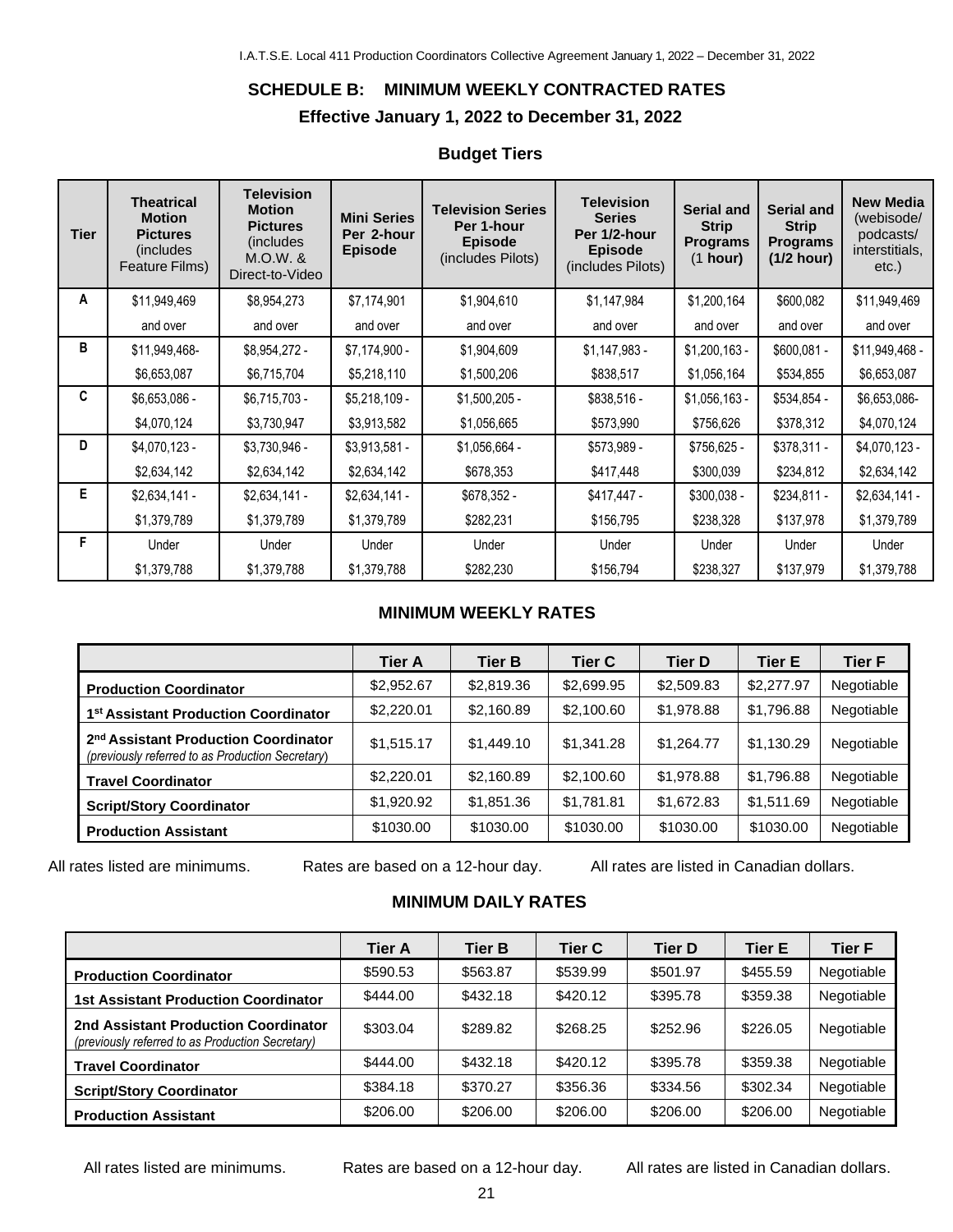Rates for Other Coordinators are negotiable. Other Coordinator Positions include a Local 411 member hired in a category that includes but is not limited to Visual Effects Coordinator or a similar administrative position, for example in the Special Effects, Construction, Set Decoration or Transportation departments. Should the show require additional staff, Local 411 work may be further subdivided to other positions, in compliance with Articles 4 and 6.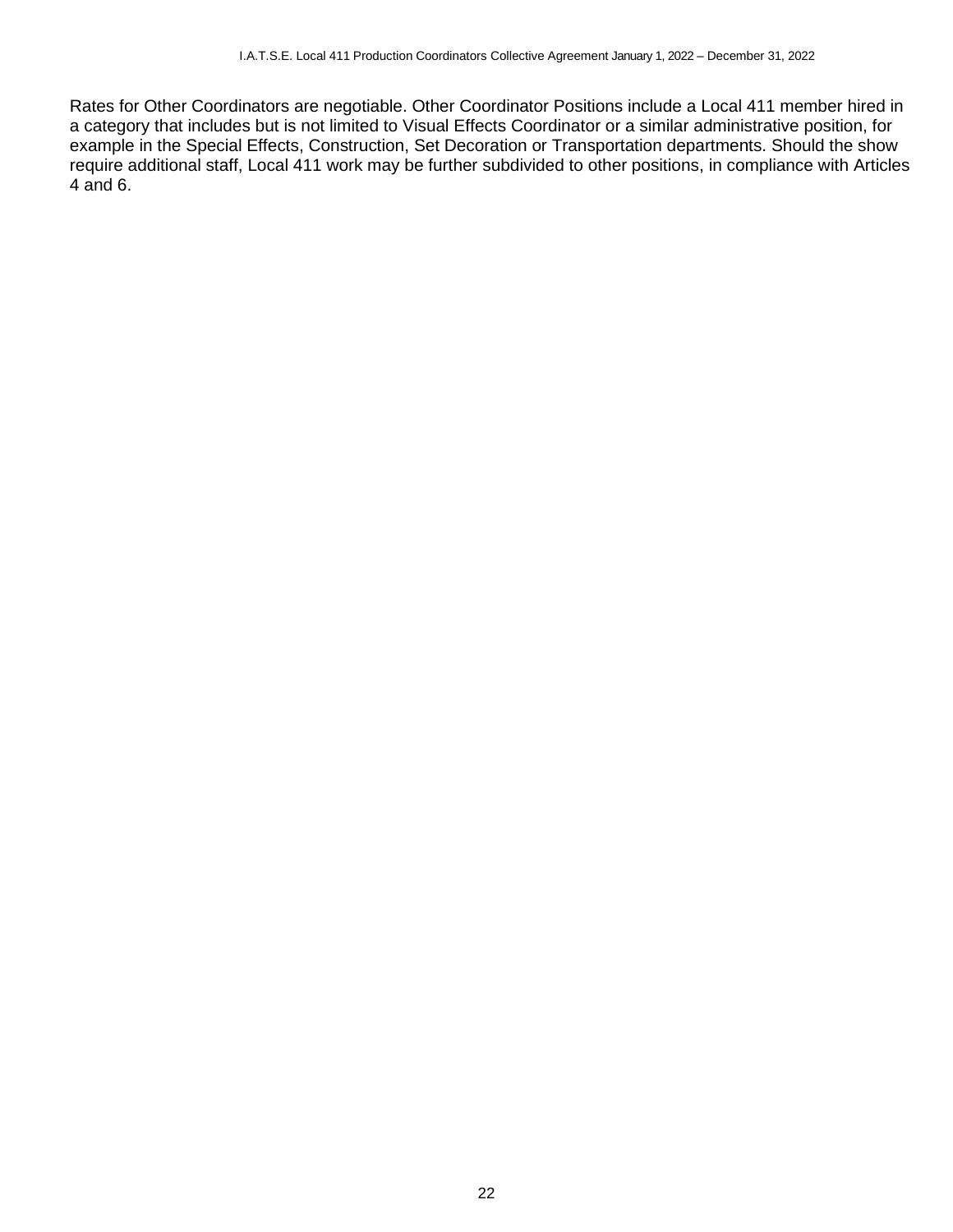## **SCHEDULE C: CERTIFIED BUDGET**

|                                                    | We certify that the budget dated________having a total production cost (above and below-the-line, all  |
|----------------------------------------------------|--------------------------------------------------------------------------------------------------------|
|                                                    | amortized and episodic expenses) of \$________________________(Grand Total) is the budget approved     |
| by us for this production.                         |                                                                                                        |
| Budget Tier level_________.                        |                                                                                                        |
|                                                    | For series, indicate # of episodes ______ and duration of episodes $\Box$ 1/2-hour $\Box$ 1-hour.      |
| For co-productions, please complete the following: |                                                                                                        |
|                                                    |                                                                                                        |
|                                                    | This budget figure represents the total production cost, total herein defined as costs incurred by all |
| Producers: $\Box$ Yes $\Box$ No                    |                                                                                                        |
|                                                    |                                                                                                        |

Signature of the Company Signing Officer

Print name of the Company Signing Officer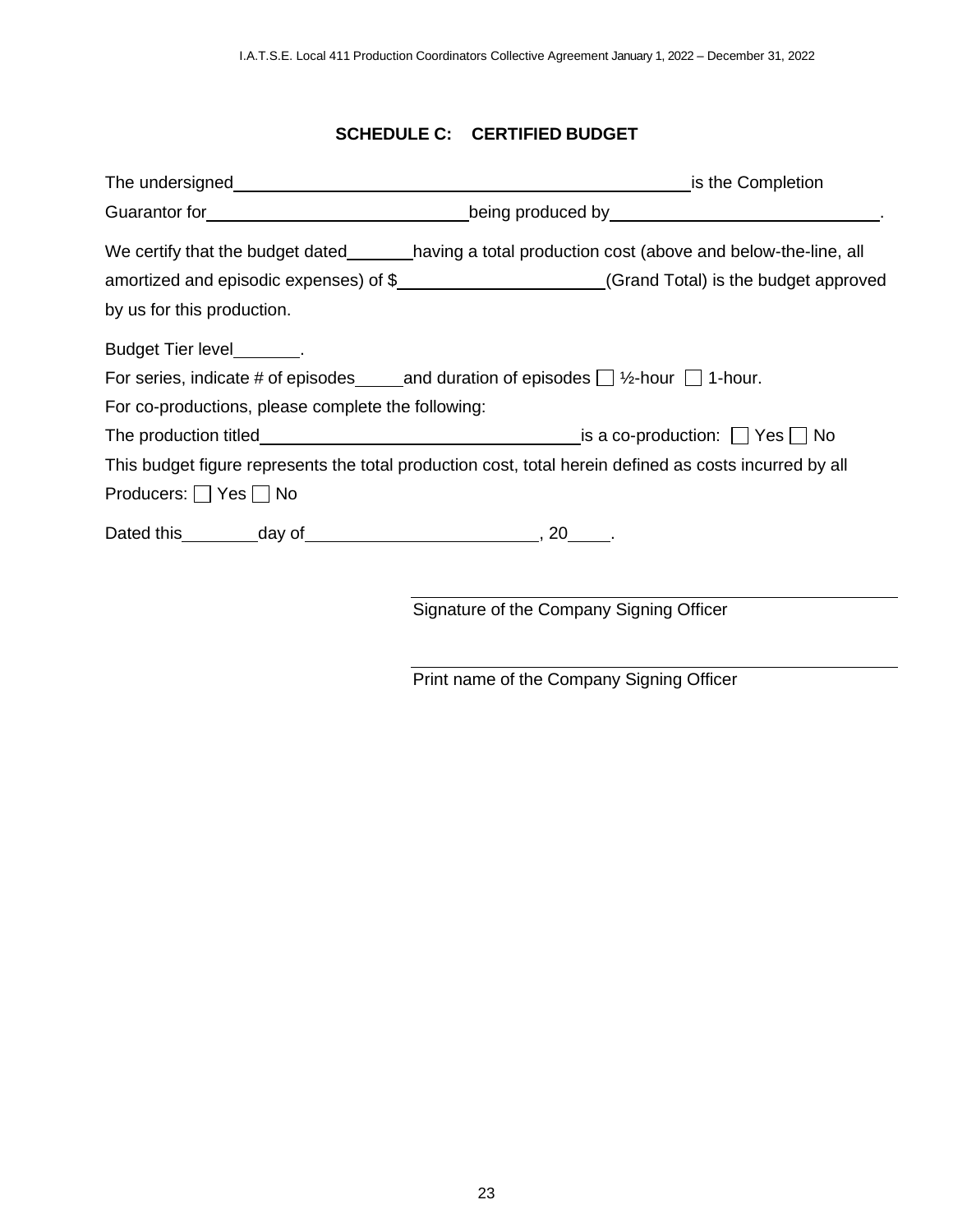## **SCHEDULE D: CORPORATE GUARANTEE**

## **NOTE: Corporate Guarantees are only accepted from eligible companies. All others must post a Performance Bond per Article Thirteen.**

## **In favour of**

## **I.A.T.S.E. Local 411 Production Coordinators**

| Union:                      | I.A.T.S.E Local 411 Production Coordinators |  |
|-----------------------------|---------------------------------------------|--|
| Guarantor:                  |                                             |  |
| <b>Address for Service:</b> |                                             |  |
| Producer:                   |                                             |  |
| Production:                 |                                             |  |
| Date:                       |                                             |  |

Reference is made to the Collective Agreement dated May 1, 2018 as mutually amended or varied from time to time made between Union and Producer regarding Production (the "Collective Agreement") and, in particular, the obligation of Producer to post a performance bond (the "bond") with Union pursuant to the Collective Agreement.

In consideration of the Union waiving the posting of the Bond by Producer (which is of material benefit to Guarantor), and for other good and valuable consideration, the receipt and sufficiency of which is acknowledged by Guarantor, Guarantor covenants and agrees with Union as follows:

- 1. Guarantee
- a) Guarantor, as a principal debtor and obligor, agrees to indemnify Union for the payment of any of all past, present and future debts and entitlements (collectively, the "Obligations") due or owing to Union or its members from or by Producer in connection with the Production, including, without limitation, all monetary obligations under the Collective Agreement and all reasonable outside costs and expenses actually incurred by the Union to collect any outstanding Obligations or to enforce this Guarantee. This Guarantee shall be a continuing guarantee.
- b) Guarantor acknowledges receipt of the Collective Agreement and consents to and approves of it. Without affecting Guarantor's liability hereunder and without obtaining the consent of or giving notice to Guarantor, Union and Producer may mutually vary or amend any terms and conditions of the Collective Agreement. This Guarantee shall in no way affect the right of Union to pursue, in its sole discretion, a grievance under the Collective Agreement against Producer in lieu or in addition to seeking recourse and remedy against Guarantor.
- c) Guarantor's liability shall not in any way be affected by any act, omission, thing or circumstance, which would or might, but for this provision, constitute a legal or equitable discharge or defence of a surety. Guarantor hereby expressly waives all requirements, if any, of demand, presentment, diligence, protest, notice of dishonour and notice of acceptance and other notices of every kind of nature.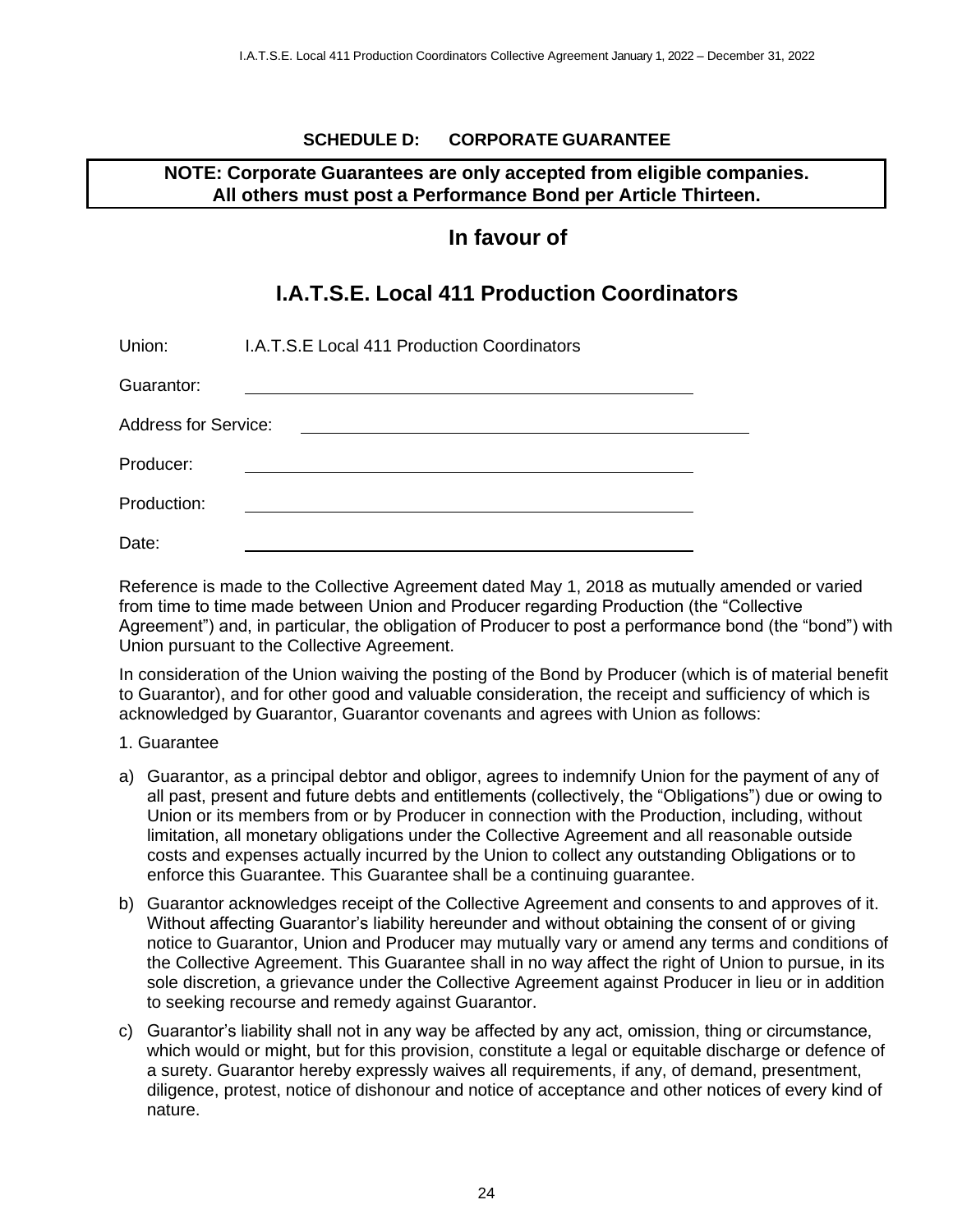## 2. Requirements to Pay

- a) If at any time, payment of any amount guaranteed herein is in default for more than seven (7) days, the Union shall be entitled to deliver to Guarantor a formal demand in writing outlining the specific sum involved and particular of the default. Upon receipt of such demand, Guarantor will forthwith pay to Union the sum set out in such notice. If there is any dispute as to the amount owing by Producer, or whether any amount is owing at all, Guarantor will nevertheless pay the sum set out in such notice to a mutually agreed upon third party escrow agent (the "Escrow Agent") in trust, and the Escrow Agent will hold such sum in trust in an interest bearing account. Immediately upon such dispute being resolved, the Escrow Agent will pay the applicable amount to Union (if any) and refund to Guarantor any sums determined to be in excess (if any) of what was owing to Producer, along with accrued interest.
- b) Union shall have the unilateral right to terminate this Agreement and revert back to the requirements of [Article Thirteen,](#page-11-1) [a\)9\) o](#page-12-0)f the Collective Agreement in respect of the Production if the payment of any amount guaranteed herein pertaining to the Production is in default for more than Seven (7) days after Guarantor has been served with the demand provided in paragraph 2(a) above or in the event that Guarantor is unable to satisfy or comply with any of its obligations under this Guarantee as determined by the Union, acting reasonably.
- c) Guarantor shall be released from the guarantee given herein and all obligations resulting there from in respect of the Production of the full payment of all amounts guaranteed herein pertaining to the Production.
- d) The termination of this Agreement by Union pursuant to paragraph 2(b) above shall in no way annul, terminate or otherwise affect the obligations of the Guarantor with respect to any amounts accruing prior to the date of such termination by Union, subject to paragraph 2(c) above.
- e) If Union terminates this Agreement pursuant to paragraph 2(b) above, Producer shall, within fortyeight (48) hours of receipt of written notice of such termination, post security in the form of a cash deposit or letter(s) of credit in accordance with [Article Thirteen,](#page-11-1) [a\)9\)](#page-12-0) of the Collective Agreement. If there is any dispute as to the amount owing at all, Producer will nevertheless pay the sum set out in such notice to the Escrow Agent in trust, to be held by the Escrow Agent in an interest bearing account. Immediately upon such dispute being resolved, the Escrow Agent will pay the applicable amount to Union (if any) and refund to Producer any refund to Producer any sums to be in excess (if any) of what was owing by Producer, along with accrued interest.
- 3. Representations and Warranties
- a) Guarantor hereby represents and warrants to Union, which shall survive the execution and delivery of this Guarantee that Producer is a wholly owned subsidiary of Guarantor.
- 4. General
- a) a. Any demand, notice or other communication to Guarantor in connection with this Guarantee will be deemed to have been made, given and received if delivered to Guarantor or sent by prepaid courier service to the address for service set forth herein, personally served upon a director or officer of Guarantor, at the time such delivery or service
- b) This Guarantee shall be binding on Guarantor and its successors and shall enure to the benefit of Union and its successors and assigns. Guarantor may only assign its rights or obligations hereunder to an assignee who is a company which is a parent of Guarantor, in which event Guarantor will be relieved of all obligations under this Agreement.
- c) In the event that Guarantor consists of more than one person, firm or corporation, the obligation and liability of each such person, firm or corporation pursuant to this Guarantee shall be joint and several. All grammatical changes in gender, tense and number required to give meaning to any provision herein shall be deemed to be made. Subject to the provisions herein, time will in all respects be of the essence of this Guarantee and no extension or variation of this Guarantee or any obligation hereunder will operate as a waiver of this provision.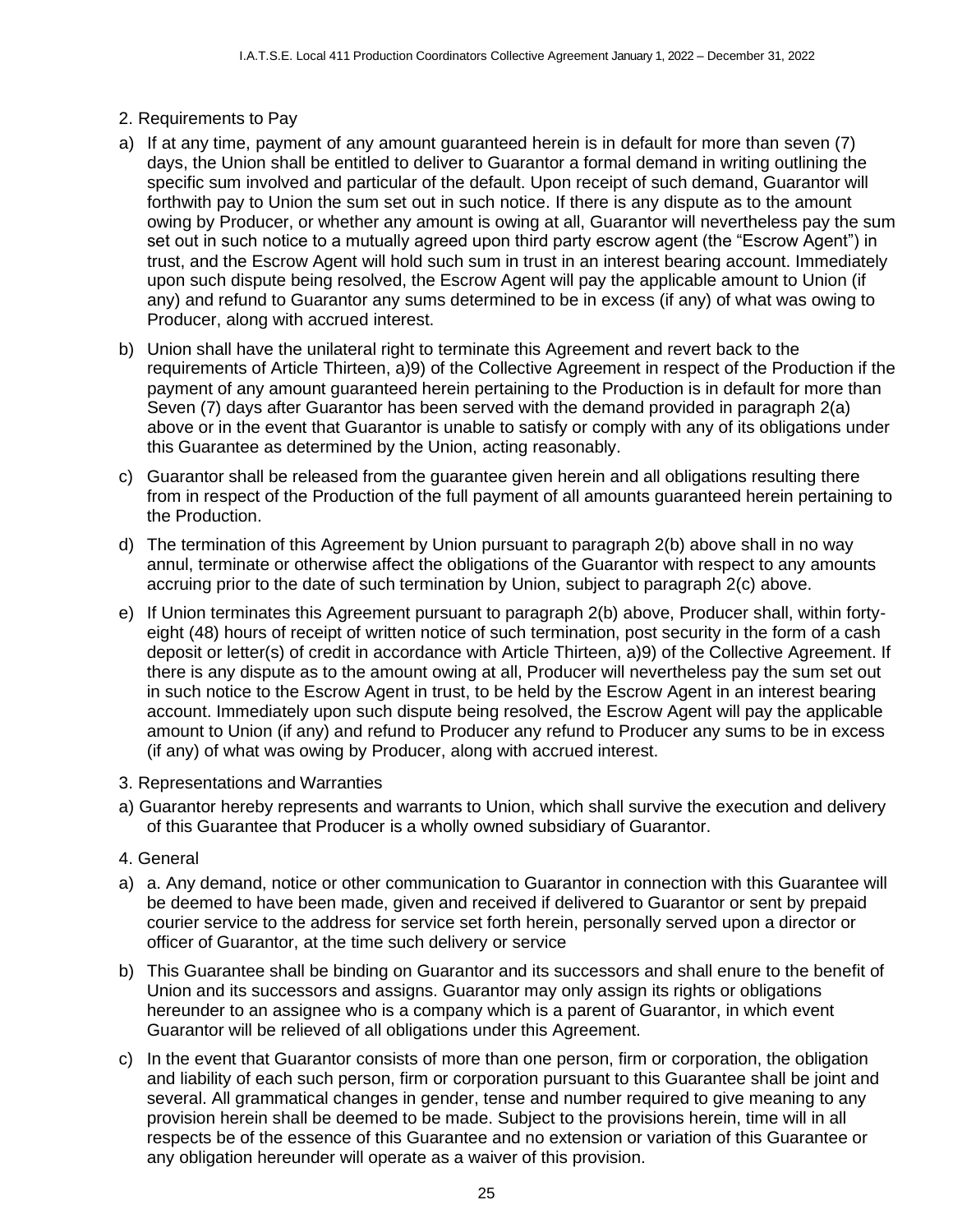- d) This Guarantee shall be governed by and interpreted in accordance with the laws of the Province of Ontario and the laws of Canada applicable therein. Guarantor hereby irrevocably attorns to the non-exclusive jurisdiction in which any assets of Guarantor may be located from time to time.
- e) This Guarantee may be executed in two or more counterparts, each of which shall constitute an original and biding agreement, and a facsimile copy of photocopy of this Guarantee is as binding as the original hereof.
- IN WITNESS WHEREOF Guarantor has executed this Guarantee on the date set out above.

| <b>GUARANTOR</b>            | Per: |                                                            |
|-----------------------------|------|------------------------------------------------------------|
|                             |      | Authorized Signing Officer Signature                       |
|                             |      |                                                            |
|                             |      | <b>Print Name and Title</b>                                |
|                             |      | Date                                                       |
|                             |      |                                                            |
|                             |      | ACCEPTED AND AGREED TO by Union on the date set out above. |
| <b>I.A.T.S.E. LOCAL 411</b> | Per: |                                                            |
|                             |      | <b>Business Agent Signature</b>                            |
|                             |      |                                                            |
|                             |      | <b>Print Name</b>                                          |
|                             |      |                                                            |
|                             |      | Date                                                       |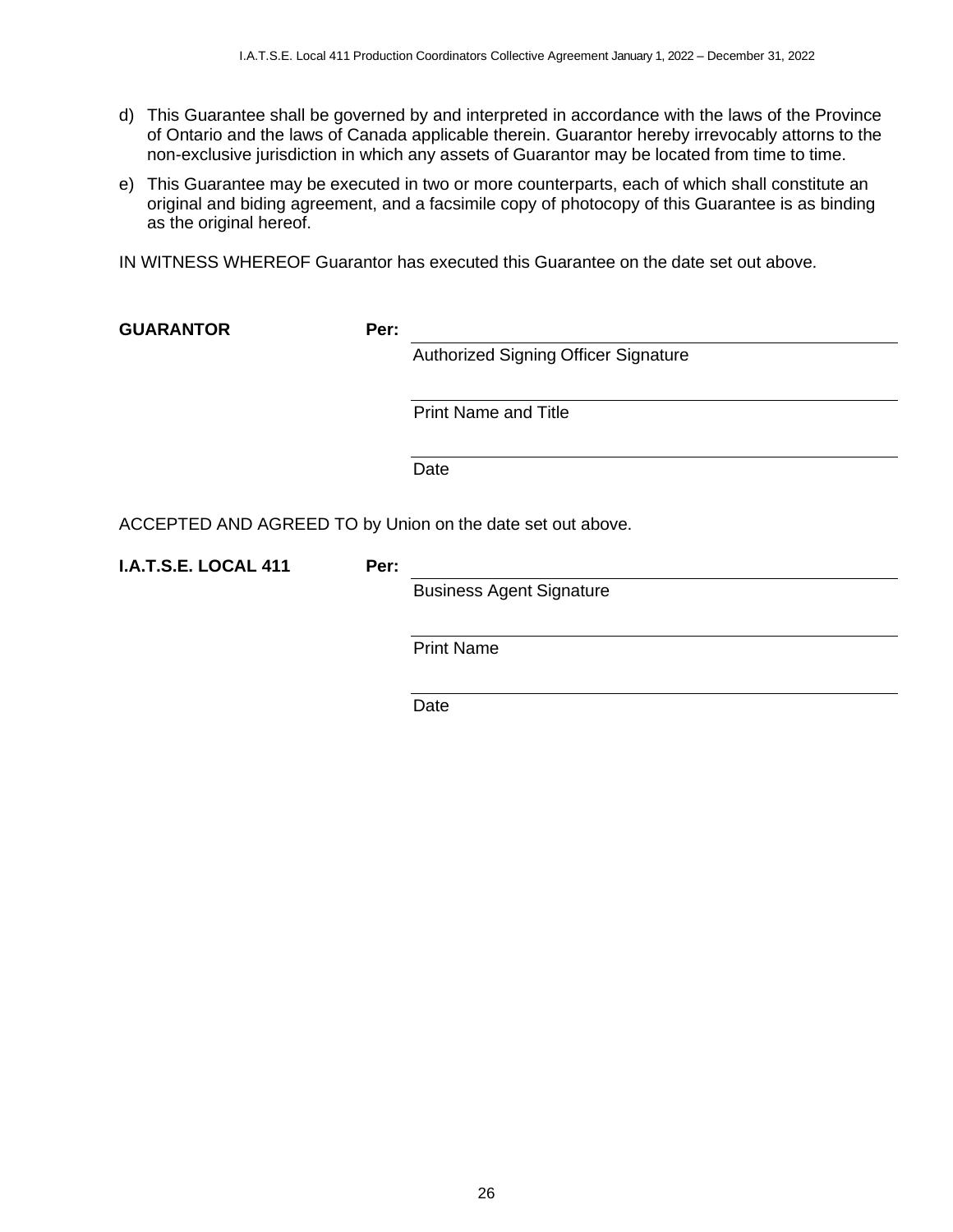

## **SCHEDULE E: BOUNDARY MAP**